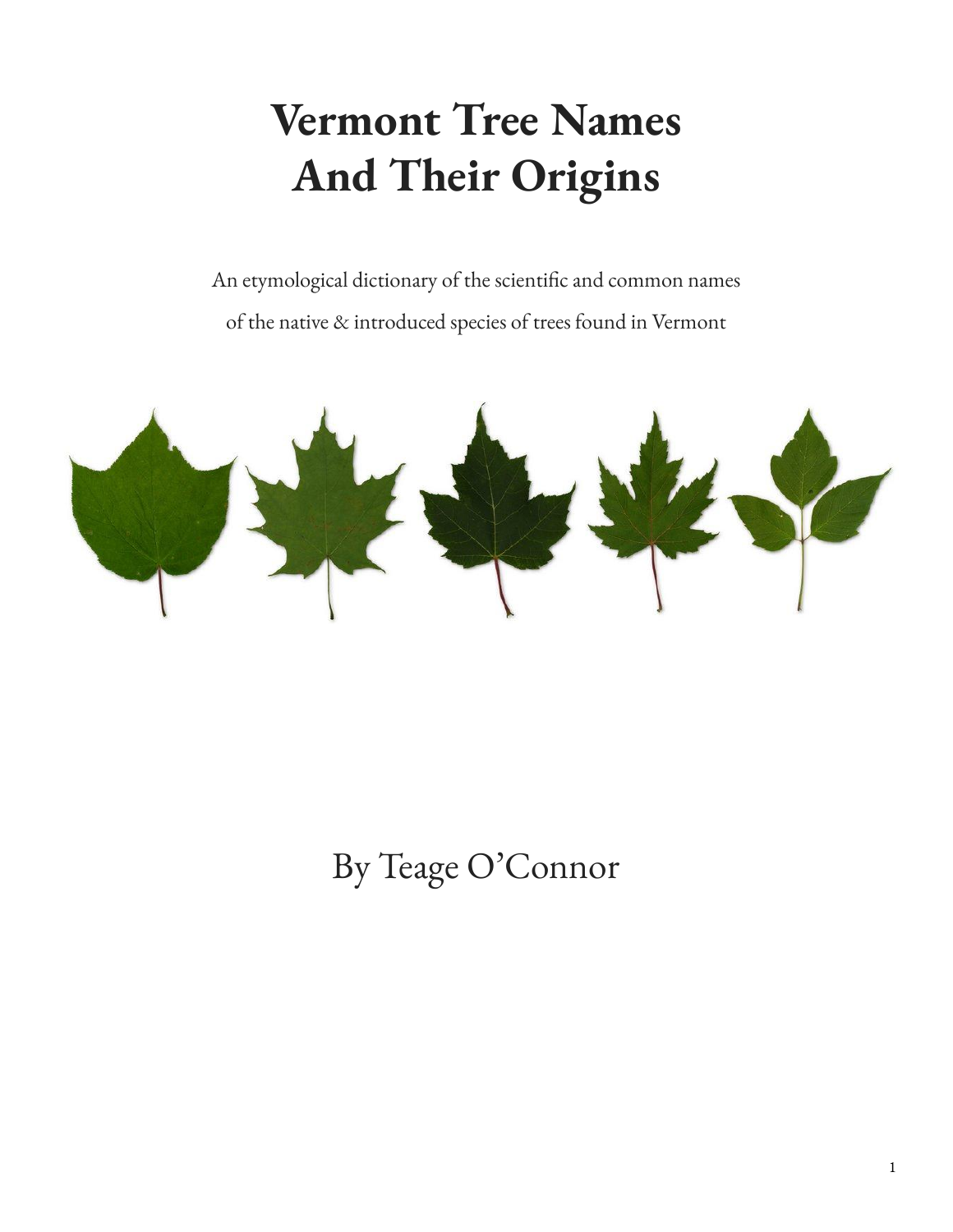This booklet was made with the generous support of Crow's Path



And through contributions by our Patreon Members



For more information, visit: [www.CrowsPath.org](https://crowspath.org/) [www.patreon.com/CrowsPath](https://www.patreon.com/crowspath)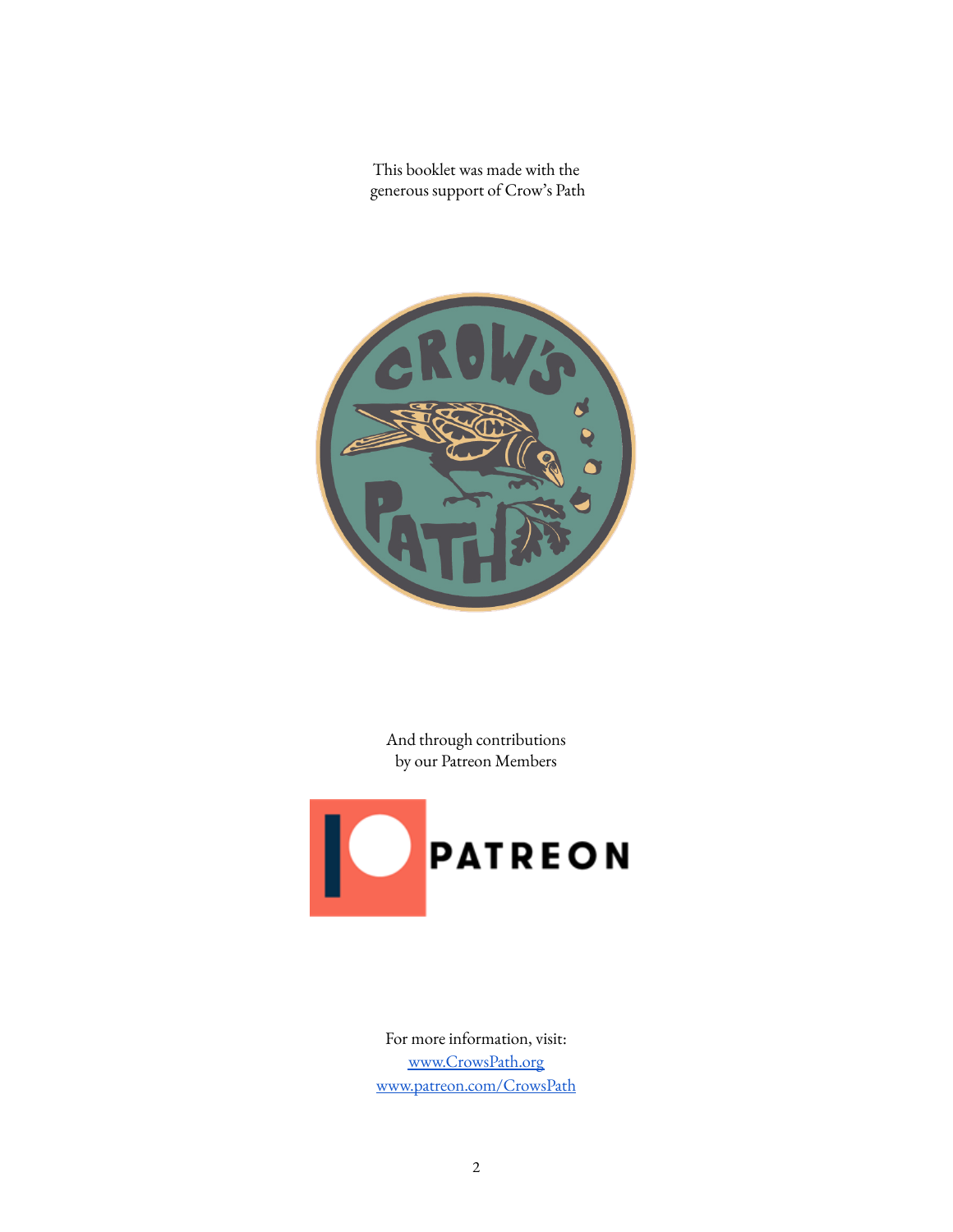#### **Table of Contents**

| Introduction                                  |    |
|-----------------------------------------------|----|
| Common suffixes                               | 6  |
| Glossary of generic names & specific epithets |    |
| Etymology and Origins of Vermont Tree Names   | 9  |
| Resources                                     | 18 |

**For a searchable spreadsheet, visit: <https://crowspath.org/natural-history/trees/tree-dictionary>**

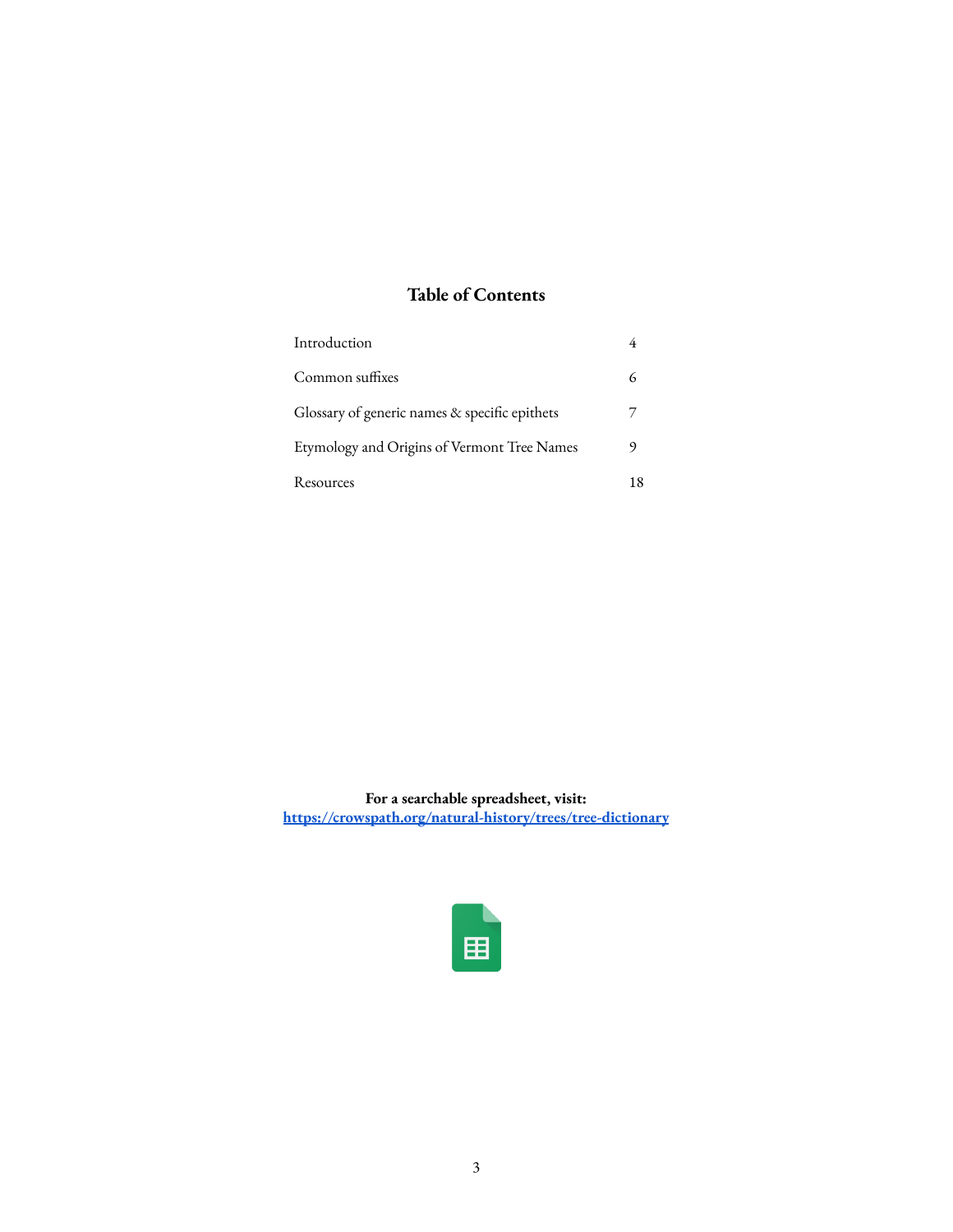# **Introduction: finding meaning in tree names**

In my early days as a naturalist here in Vermont, a friend and I drove down to Massachusetts to run in a race. We arrived at his family's home late at night, and over dessert his mom told me how she'd been tapping the trees in the woods behind her house for decades. She wasn't sure, but thought it was a grove of swamp maples she'd tapping for the syrup that sweetened her pancakes. She wanted a tree ID tour of the backyard and so the next morning we went outside and got to see the maples. I felt bad when I told her that all these years she'd be tapping red, not swamp, maples.

When I got back to Vermont I did a little research on swamp maple - I had just assumed it to be silver maple, *Acer saccharinum*. As it turns out, we were both right as swamp maple can refer to the red maples (*A. rubrum*) in her swampy woodland in Massachusetts as much as it can refer to the silver maples (*A. saccharinum*) in the floodplains along the Winooski River here in Vermont. Had we settled on using scientific names we could have avoided the whole confusion!

Part of the ambiguity around common names is that trees have a rather strong aversion to following the neat and tidy boundaries we draw across the land. Their geographic ranges span numerous languages and regional dialects. And these ranges are anything but fixed in place and time. We greatly altered the home ranges of trees as we've domesticated and intentionally transported them from one country to another through the millennia. Most are gracious guests in new lands, while others escape and run rampant. However they arrive in their new homeland (and behave upon their arrival), their names travel with them. And as new tongues try to pronounce old words, the names are changed. Zeus, the father of the gods, becomes Jovis (Jupiter, or Jovis Pater, father of the gods, to the Romans). Add that to *glans* for nut, and eventually we get *Juglans* for the walnut genus and not *Zeusglans*.

In other cases, a name for a tree might sound similar to a word in the native tongue of the colonizers, invaders, explorers, or missionaries. So sorbus becomes serviceberry, wican (for pliable) becomes witch-hazel and even willow. Other trees are just called after the land they are imported from (e.g. larch, cherry) or where they're first described (*Acer pensylvanicum*, *Picea mariana*). And it is often the case that there are multiple names for a tree in the same location, with the names following the tree's function. A white oak - *Quercus alba* - is stave oak to a cooper, tanner's oak to a leatherworker, and stone oak to a woodworker. And if you drove down to the lumberyard today you could find red birch (*Betula alleghaniensis*) with its rich, deep red heartwood, but out in the woods with a forester and you'd be talking about yellow birch's striking yellow bark.

The common names for trees in one location were often mapped onto the trees in a new place. So when the first Europeans arrived in North America, they saw a land that was at once strange but also oddly reminiscent of the Old World. The abundant New World congenerics of species they had left behind in Europe took the same names. The white aspen, or the abele tree, of Europe (*Populas alba*) was similar enough to our big-toothed aspen (*P. grandidentata*) with its white and wooly new growth on twigs and leaves. Big-toothed aspen was then historically white poplar or larger American abele. Other trees merely appeared similar to evolutionarily unrelated Old World species. The overlapping scale-like needles of *Thuja occidentalis* appeared similar enough to those of the unrelated old world cedars, *Cedrus* spp., that it became white-cedar.

While colonists were learning the trees of North America (and sometimes learning the names from the indigenous peoples tamarack or hackmatack), early American botanists were working to catalog and classify the flora and fauna of North America. Linnaeus's system for classifying species was far from universal and in its early days there was considerable disagreement in how to classify different species. Shagbark hickory, *Carya ovata*, was shagbark walnut and categorized variously as *Hicoria alba*, *Juglans alba*, and even *Nux juglans alba Virginensis.* (the last was before Linnaeus's binomial system became the standard for taxonomy). Even today there's confusion about which scientific name to use. Staghorn sumac was initially described as two species (*Rhus typhina* and *R. hirta*). Later taxonomists universally agreed that they were the same species and the older name, *R. typhina*, becomes the valid name (though *R. hirta* seems a hard name to shake and a 2015 book on Vermont's trees incorrectly uses this name).

All this is to say that it can be quite a challenge to determine which common names refer to which species and where these names came from in the first place. And the answers aren't always satisfying. For example, there seems to be no trace of why pin cherry, a name that only appeared in the mid-1800s and replaced bird cherry as the primary common name, is even called pin cherry.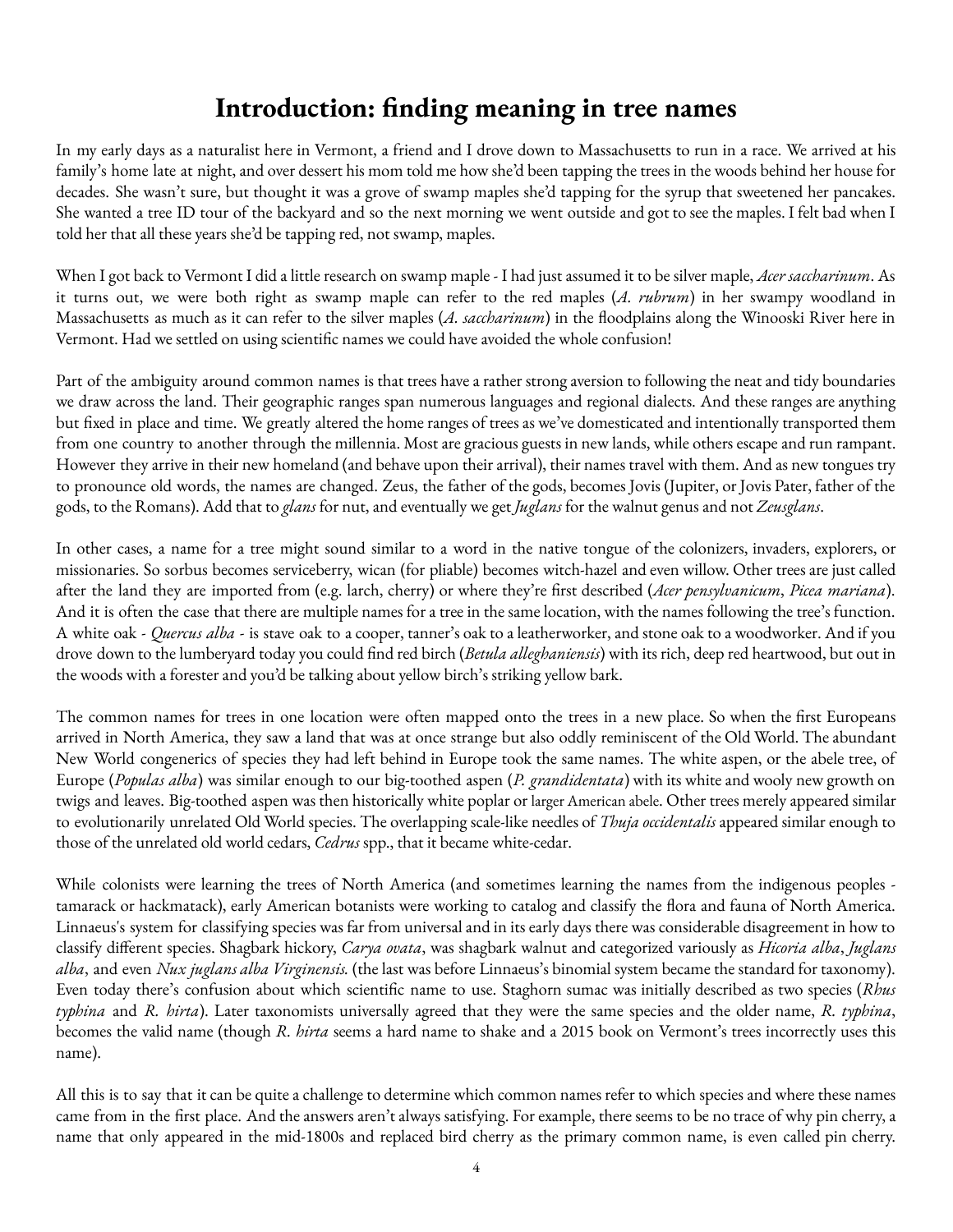Could it be that the fruits look like pin cushions, which also were developed around the same time sewing stick pins first appear? Richard Feynman describes science as a satisfactory philosophy of ignorance. But there's nothing satisfactory here about all this missing data!

There is another side to this story, though. As we codify and cement the names of things through the scientific lens, certain common names are winning out and supplanting regional and indigenous names for species. A tour through the names of trees is becoming more like driving the fast food-lined interstate than local deli general store-punctuated rural back roads. When we lose these words, so too do we lose the vernacular understanding of and connection to place. Here I translate the meaning behind these names, but I also present the names of trees that have been mostly lost to time, whether due to a growing disconnect to the natural world (many names, like shoepeg maple, reflect an intimate understanding of the usage of trees) or the systematic genocide of indigenous peoples and their languages and cultures. There is no doubt that the Abenaki had unique names for each of our tree species before the ravages of colonization, but we are left with a language broken with so few people speaking it that UNESCO classifies it as endangered ([source\)](https://www.cbc.ca/originalvoices/language/abenaki/). Fortunately, there is work being done to restore lost pieces of this language and to preserve the language with new learners [\(https://www.ndakinnacenter.org/events/\)](https://www.ndakinnacenter.org/events/).

I have done my best here to accurately record the names and their origins and meanings for Vermont's trees. Like me, you will be disappointed in some of the entries in the dictionary, as many of the primary sources for names and their origins are lost to time. We are left piecing together the writings and words of naturalists, explorers, and denizens of the natural world who sought to name those more-than-human neighbors of theirs. I've tried with this reference to decipher as best I can the scientific names of our trees. Translations are often interpretations as the exact translation is rarely available. As a result, there are occasionally conflicting interpretations as to the precise origin and meaning of many common or scientific names (see, for example, black tupelo's other common name, beetledoe). I've tried to weave my own translations into the wonderful work that has already been dedicated to the subject. The first part is a glossary of generic and specific names of most of our wild and naturalized species of trees found in Vermont. Following the glossary, I've listed the current scientific name, common name, Abenaki name (when available), and a translation/etymology for these names when possible. Enjoy!

~ Teage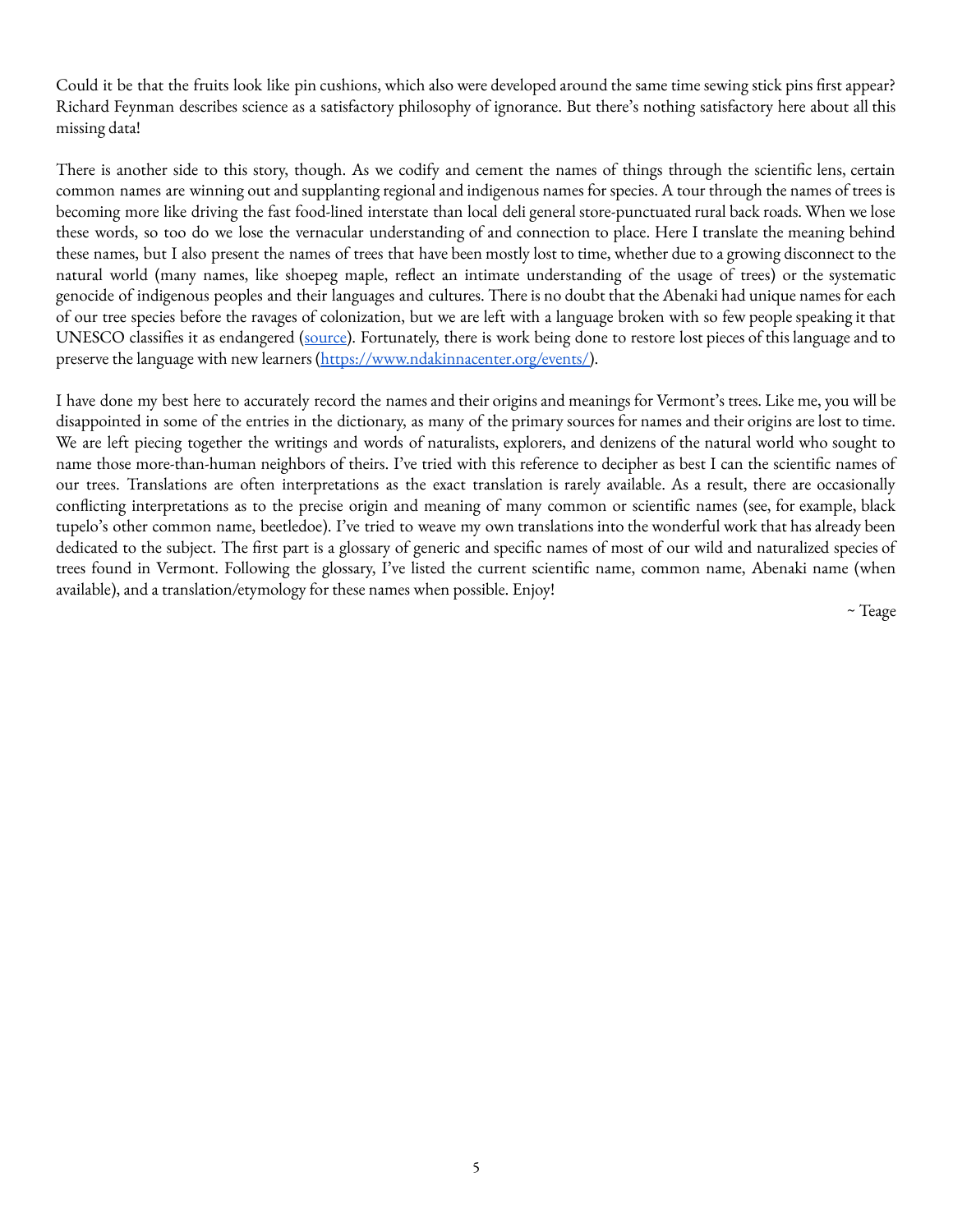#### **Common Suffixes**

The following common suffixes are defined in the section below rather than in each entry.

**-acea, -aceum, -aceus**: resembling, pertaining to, having the nature of **-aca, -acum, -acus**: resembling, pertaining to, having the nature of **-arum, -ae**: feminine possessive, used in eponyms, or of a place **-ago**: resembling, pertaining to, having the nature of **-ale, -alis**: resembling, pertaining to, having the nature of **-ana, -anum, -anus**: belonging, pertaining to, of a geographic location **-aria, -arium, -arius**: pertaining to; one connected to or engaged with **-ata, -atum, -atus**: having, provided with **-cola**: inhabitant, dweller of **-culus, -ulum, -ulus**: diminutive suffix **-ella, -ellum, -ellus**,: diminutive suffix, small one, somewhat **-ense, -ensis**: belonging, pertaining to, originating in, of a geographic location **-ena, -enum, -enus**: relating or belonging to **-escens**: becoming or slightly **-estris**: belonging to, living in **-eus, -ea, -eum**: having the quality of **-i, -ii**: masculine possessive, used in eponyms **-ica, -icum, -icus**: having the form or character of

**-idia, -idion, -idium**, -idius: smaller or less than **-ifer**: bearer **-illa, -illum, -illus**: smaller, less than, or somewhat **-ina, -inum, -inus**: belonging or pertaining to **-isca, -iscum, -iscus**: smaller or less than **-issima**: superlative ending **-ister, -istes, -istis, -istor, -istria**: one who does an action **-ites**: one who does an action **-itus**: makes an adjective an adverb **-ius, -ia, -ium**: common suffix for nouns derived from verbs, often denoting smaller **-odes**: similar to **-ola, -olum, -olus**: smaller or less than, somewhat **-oria, -orium, -orius**: pertaining to; one connected to or engaged with **-osus**: full of, having **-otes**: one who does an action **-ous**: full of, having **-ter, -tes, -tis, -tor, -tria**: one who does an action **-ula, -ulum, -ulus**: smaller or less than **-una, -unum, -unus**: belonging or pertaining to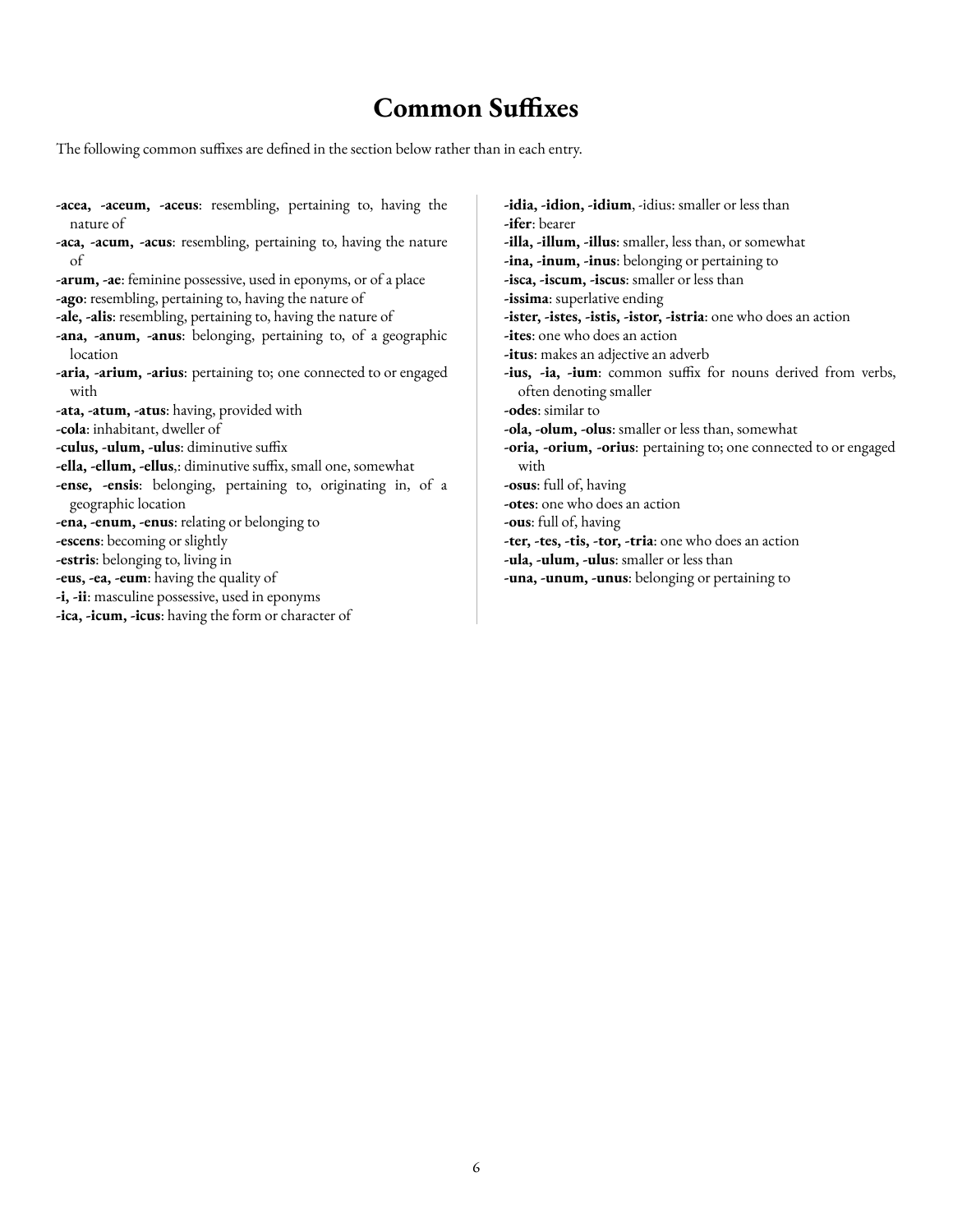#### **Glossary of Generic & Specific Names**

#### **Abbreviations:**

F: French G: Greek L: Latin PIE: proto-Indo-European

#### $\sim$  **A**  $\sim$

**abies:** *abeo* (L): rising one (for tall tree or ship), alternatively *aei* (G): always + *bios* (G) life, for always alive or evergreen **acer:** Unclear, possibly from *acro* (G): sharp, top, point **alba:** *albus* (L): white **alleghaniensis:** *alleghany*: Allegheny Mountains (south of Pennsylvania Allegheny is often spelled Alleghany), generic toponym + -*ensis* **alnifolia:** *alnus*: genus of alders + folium (L): leaf **alnus:** *el*- (PIE): red or brown (as with elm) giving both "alder" and the Latin "Alnus" **alternifolia:** *alternis* (L): alternate + *folium* (L): leaf **amelanchier:** *amelanco* (F): little apple (apple in Greek is μήλο) **americana:** *america*: America, generic toponym + -*anus*

 $\sim$  **B**  $\sim$ 

**balsamea:** *balsam* (Semitic): gummy or resinous aromatic healing balm, in reference to the balm of Gilead (referenced in the bible). Balsam is used to refer generally to resinous plants.

**banksiana:** *banks*: after Sir Joseph Banks, and English botanist (1743-1820) + -*ana*

**betula:** *betula* (L): birch, derived from the Gaulish word, *betu* (as in bitumen), which means tar **bicolor:**  $bi$  (L): two + *color* (L): color

#### $\sim$  **C**  $\sim$

**canadensis:** *canada*: Canada, generic toponym + -*ensis* **caroliniana:** *carolina*: Carolina (the state), generic toponym + -*ana* **carpinus:** *carpinus* (L): the hornbeam (may be derived from PIE, *kar*, meaning hard) **carya:** *carya* (G): nut (related to kernel) **cathartica**: *cathartis* (G): purgative **celtis:** *celtis* (L): Pliny's name for the unrelated lotus tree (*Ziziphus lotus*), which is similar to the lote tree, or European hackberry (*C. australis*) **cinerea:** *cinereus* (L): ash-colored **cordifolia:** *cordi* (L): heart + *folium* (L): leaves **cordiformis:** *cordi* (L): heart + *formis* (L): form or shape.

- **cornus:** *cornus* (L): hard as in horn (cf unicorn), though this is debated
- **crataegus:** *krato* (G): strong, for the wood. Some sources suggest kratos is combined here with -*acis* (G): thorn for the hard woody thorns

# $\sim$  **D**  $\sim$

**decidua:** *decidua* (L): falling off, deciduous **deltoides:** *delta* (G): Greek letter, △,

triangular + -*oides* (G): likeness

#### $\sim$  **F**  $\sim$

**fagus:** *fagus* (L) name for beech, which stems from the Greek, *phagein*, which means to eat; it's also the Celtic god of the beech tree

**frangula:** *frangulus* (L) fragile **fraxinus:** *phraxo* (G): obstruction or fence, though this is likely from use of the wood to make spears + -inus

# $\sim$  **G**  $\sim$

**glauca:** *glauco* (G): gray, bluish gray **grandidentata:** *grandis* (L): large + *denti* (L): tooth + -*ata* **grandifolia:** *grandis* (L): large + *folium* (L): leaf

#### $\sim$  **H**  $\sim$

**hamamelis:** *hama* (G): together + *melon* (G): apple or fruit, as the fruits grow in tight, nearly fused clusters

# $\sim$  **J**  $\sim$

**juglans:** *Juglans* (Roman): "Jovis glans", meaning Jupiter's nut **juniperus:** Unclear, possibly from *junio* (L): young + *parere* (L): to produce/bear, alluding to its evergreen habit

# $\sim$  **L**  $\sim$

**laricina:** *larix* (L): larch + -*ina* **larix:** *larix* (L): common name for the genus **lenta:** *lentus* (L): flexible, pliant

# $\sim$  **M**  $\sim$

**macrocarpa:** *macro* (G): large + *carpus* (G): fruit **mariana:** *mary*: after Maryland, geographic toponym + -*ana* **morus:** *morus* (L): unclear, possibly from mor, the old name for the tree (morbeam is an archaic name for mulberries), alternatively, could be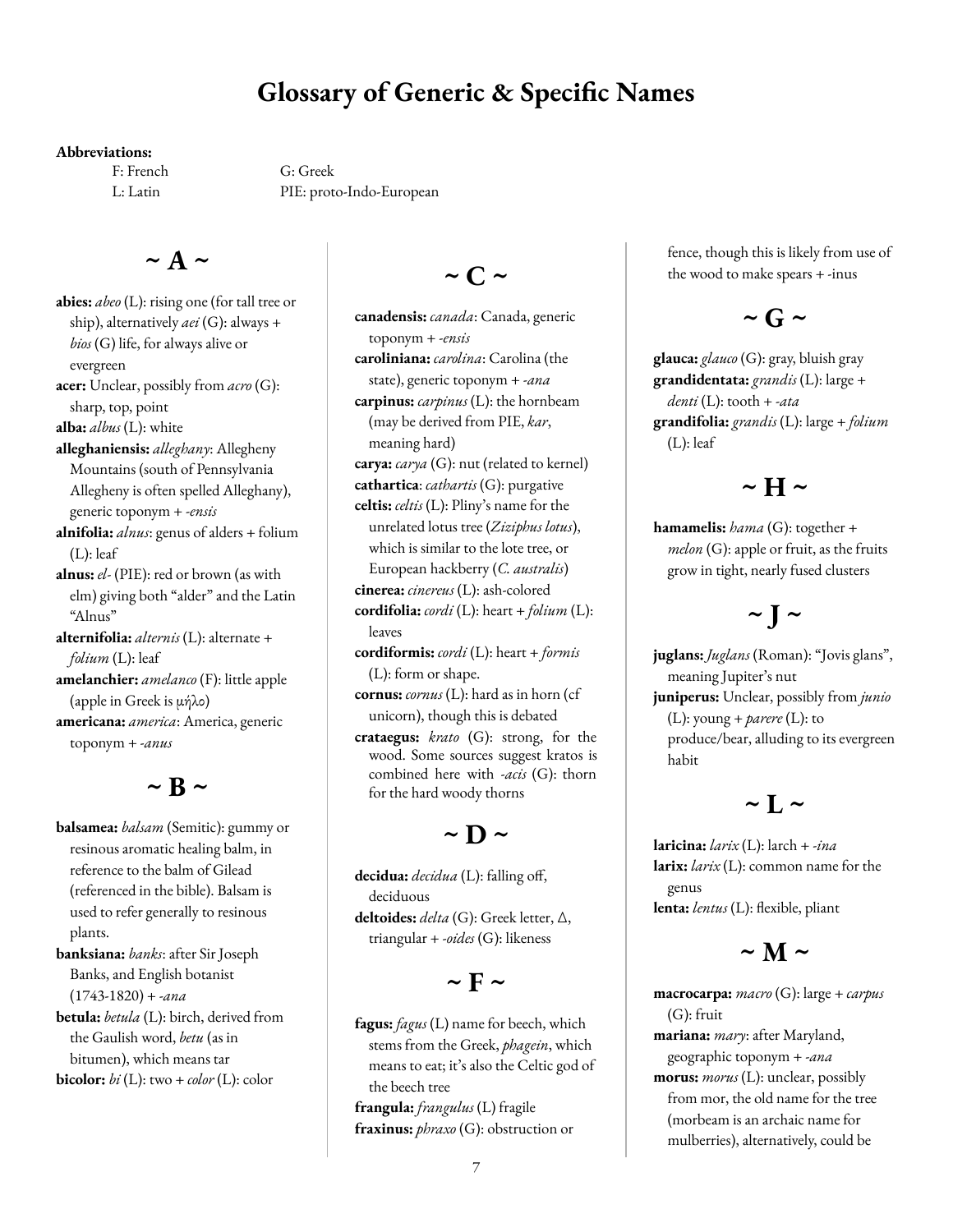from the Latin "mor" for late, in reference to the late budding of the buds, or the Celtic "mor" for black, in reference to the fruits of many mulberries

 $\sim$  **N**  $\sim$ 

**negundo:** *nirgundi* (Sanskrit): for the Chinese chaste tree (*Vitex negundo*). **nigra:** *niger* (L): black **Nyssa:** *Nyssa* (G): in Greek mythology, the Nysiades were water nymphs who lived in Nysa, which was also the birthplace of Dionysus. Members of the genus are often found in wetlands.

 $\sim$   $\Omega \sim$ 

**occidentalis:** *occidental* (L): of the west + -*alis* **ostrya:** *ostrya* (G): word for a hardwood tree, derived from *osto* (G): bone (reference to the tree's exceptionally hard wood) **ovata:** *ovum* (L): egg + -*ata*

#### $\sim$  **p**  $\sim$

**papyrifera:** *papyrus* (G): paper + *fero* (L): bearing **pennsylvanica:** pennsylvania: *Pennsylvania*, geographic toponym + -*icus* **pensylvanica:** pennsylvania: *Pennsylvania*, geographic toponym + -*ica* **pensylvanicum:** pennsylvania: *Pennsylvania*, geographic toponym + -*icum* **picea:** *pix* (L): pitch **pinus:** *pinus* (L): name for the genus, likely a cognate with pitch, in reference to the resinous trunks **platanoides:** *platanus* (G): genus for sycamores, in reference to their wide, flat leaves + -*oides* (G): likeness. **platanus:** *platys* (G): flattened + -*anus* **populifolia:** *populus*: genus for aspens/poplars + *folium* (L): leaf **populus:** of unknown origin and

meaning, possibly from *ptelea* (G): elm

**prunus:** *prunus* (L): plum **pseudoacacia:** *pseudo* (G): false + *acacia* after the acacia trees of Africa, which have similar leaves and thorns; locust taken from the true locust, or carob tree (*Ceratonia siliqua*).

# $\sim$  **Q**  $\sim$

**quercus:** *quercus* (L): name for the oak, not entirely clear what its origins are; possibly Celtic for "beautiful tree"

# $\sim$  **R**  $\sim$

**resinosa:** *resinosa* (L): resinous **rhamnus:** *rhamnos* (G): generic word for thorn bush **rhus:** of unknown origin **rigida:** *rigida* (L): stiff, rigid **robinia:** *Robin* (G): after the French botanists Jean Robin (1550-1629) who Linnaeus attributed with introducing black locust seeds to Europe  $+$  *-ia* (L): noun suffix to Latinize a word; **rubens:** *ruber*: red (L) **rubra:** *ruber*: red (L) **rubrum:** *ruber*: red (L) **rugosa:** *rugosus* (L): wrinkled

# $\sim$  **S**  $\sim$

**saccharinum:** *saccharon* (G): sugar + -inum **saccharum:** *saccharon* (G): sugar **salix:** *salix* (G): possibly from the Greek, σαλεύω, to stir or sway **serotina:** *serotina* (L): late **sorbus:** *sorbus*: fruit of the true, from the true service tree, Sorbus domestica. Service and sarvis corrupted from sorbus. **spicatum:** *spica* (L): spike + -*atum* **strobus:** *strobus* (G): cone **sylvatica:** *sylva*: woods/forest (L) + -*ticus* **sylvestris:** *sylva* (L): woods, forest + -*estris*

**syringa:** *Syringa* (G) pipe. The syringa is a Greek wind instrument similar to a flute, and Ovid relates the story from Greek mythology of Pan chasing the nymph, Syrinx, down to the water where the nymphs transformed her into a lilac to protect her.

# $\sim$  **T**  $\sim$

- **taxus:** *taxon* (G): bow (though alternate etymologies suggest a link to either toxic - the whole tree, save the red aril, is toxic - or taxus - a reference to the flat arrangement of the needles on the branch)
- **thuja:** *thuja* (G): ancient Greek name for arar, a morphologically similar conifer found in the western Mediterranean
- **tilia:** *teil* (F): name for the tree, Tilia the Latin form. In Greek, πτελέᾱ means "elm-tree"
- **tremuloides:** *tremula* (L): shake, tremble + -*oides* (G): likeness **tsuga:** *tsuga* (Japanese) name for the genus, possibly a cognate of taiga **typhina:** *typhina* (L): velvety

# $\sim$  **U**  $\sim$

**ulmus:** *ulmus* (L): elm, which possibly means red or brown

# $\sim$  **V**  $\sim$

**velutina:** *velutinus* (L): velvety **virginiana:** *virginia*: Virginia (the state), geographic toponym + -*ana* **vulgaris:** *vulgaris* (L): common or commonplace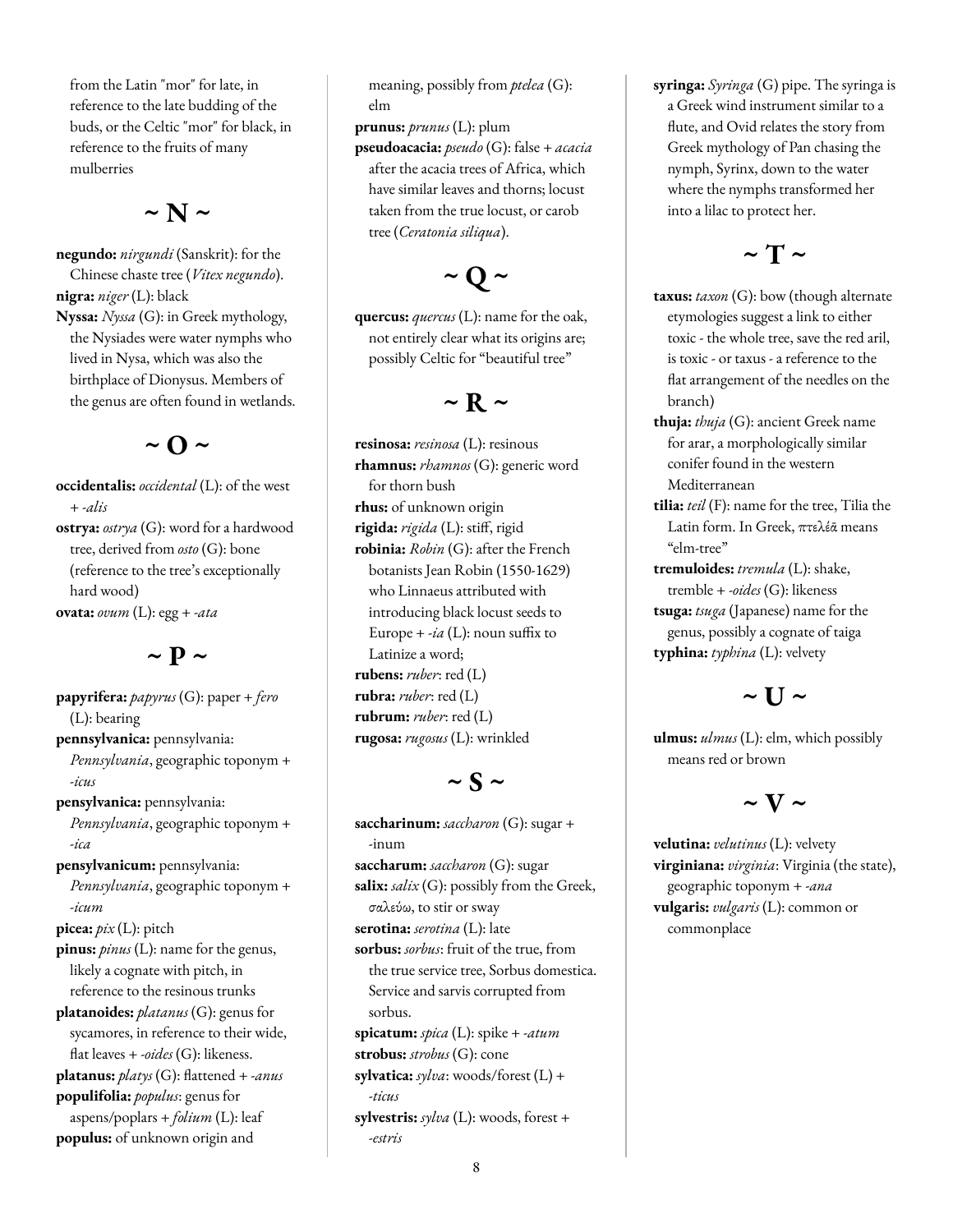#### **Tree names and their origins**

**A brief note on Abenaki names:** The Abenaki were subjected to decades of persistent and intentional persecution and genocide by colonists. The Abenaki, who have inhabited this land for 10,000 years, were forced to significantly alter, mask, and abandon many of their core cultural practices to survive. The result is the loss of many of the words that expressed a deep and rich connection to the world of trees. Work is being done to preserve and promote the Abenaki language - which is designated as a critically endangered language. Sadly, what is lost is lost. I've included here the names of trees that have been preserved. The absence of terms is in no way a reflection of ignorance of these trees. You can find more information on the Western Abenaki language here: <http://westernabenaki.com/>

| Scientific, common name (Abenaki)                                                                                                                                              | Etymology and origins of names                                                                                                                                                                                                                                                                                                                                                                                                                                          |
|--------------------------------------------------------------------------------------------------------------------------------------------------------------------------------|-------------------------------------------------------------------------------------------------------------------------------------------------------------------------------------------------------------------------------------------------------------------------------------------------------------------------------------------------------------------------------------------------------------------------------------------------------------------------|
| Abies balsamea, balsam fir (kokokh8akw)<br>Balsam tree, balsam spruce, hemlock or Hudson's fir;<br>blister or fir pine, Canadian turpentine, Balm-of-Gilead.                   | abeo (L): rising one (for tall tree or ship), alternatively aei (G): always + bios (G)<br>life, for always alive or evergreen; + balsam (Semitic): gummy or resinous<br>aromatic healing balm, in reference to the balm of Gilead (referenced in the<br>bible). Balsam is used to refer generally to resinous plants. Blister pine after the<br>resinous blisters on the trunk. Fir likely from PIE for oak or oak forest, and<br>lends its roots to "forested" (link). |
| ACER, MAPLES                                                                                                                                                                   | Acer (L): possibly from the Greek, acro, for top or point (as in acme, acro, etc.),<br>reference to sharp pointed lobes of the leaves. Maple is the Old English word<br>for the tree.                                                                                                                                                                                                                                                                                   |
| A. negundo, Boxelder<br>Ash-leaf, cut-leaf, Manitoba, red river, or sugar maple;<br>black or water ash.                                                                        | negundo from Sanskrit word, nirgundi, for the Chinese chaste tree (Vitex<br>negundo). Origin of boxelder is less clear. Box may refer to similarities to<br>boxwood, Buxus sempervirens, or the boxtree; cut-leaf and ash or elder for the<br>pinnately compound leaves.                                                                                                                                                                                                |
| A. pensylvanicum, Striped Maple<br>Bush, goose-foot, northern, or Pennsylvania maple; false<br>or striped dogwood, moosewood, mountain alder,<br>whistlewood.                  | Pennsylvania + -icum (Latin): from, connected to; moosewood because moose<br>favor the tree as winter brows; whistlewood for use in making whistles (link);<br>and goosefoot for the leaves' similarity to a goose's foot.                                                                                                                                                                                                                                              |
| A. platanoides, Norway maple<br>None.                                                                                                                                          | platanoides from platanus (G): genus for sycamores, in reference to their wide,<br>flat leaves + -oides (G): likeness. There are a number of named cultivars of<br>Norway maple, including Scwedler's, Crimson King, Emerald Queen, and<br>many more (source).                                                                                                                                                                                                          |
| A. rubrum, red maple<br>Hard, knotty, pale-flower red, red-flower, scarlet, shoe peg,<br>silver-leaf, soft, swamp, thick-leaf, water, or white maple;<br>whistlewood.          | $ruber$ (L): red. The finest shoe pegs, which are used to attach the sole to the<br>upper part of the shoe and were reportedly made from red maple sapwood - the<br>heartwood was discarded (source). White after the clean white sapwood, soft<br>after its soft wood. To the south it is more commonly called swamp maple.<br>Like striped and mountain maples, used to make whistles.                                                                                |
| A. saccharinum, silver maple<br>Creek, curled, Drummond's, hard, red, river, rock, silver,<br>silver-leaf, soft, swamp, water, Weir's, or white maple;<br>sugar or sweet tree. | saccharon (G): sugar + -inum (L): suffix for 'pertaining to'. Silver for the white<br>undersides of the leaves, soft for the wood, and river or swamp for its affinity<br>for floodplains.                                                                                                                                                                                                                                                                              |
| A. saccharum, sugar maple (sen8mozi)<br>Black, hard, rock, rough, or sweet maple; sugar tree.                                                                                  | saccharon (G): sugar. Rock and hard from its wood.                                                                                                                                                                                                                                                                                                                                                                                                                      |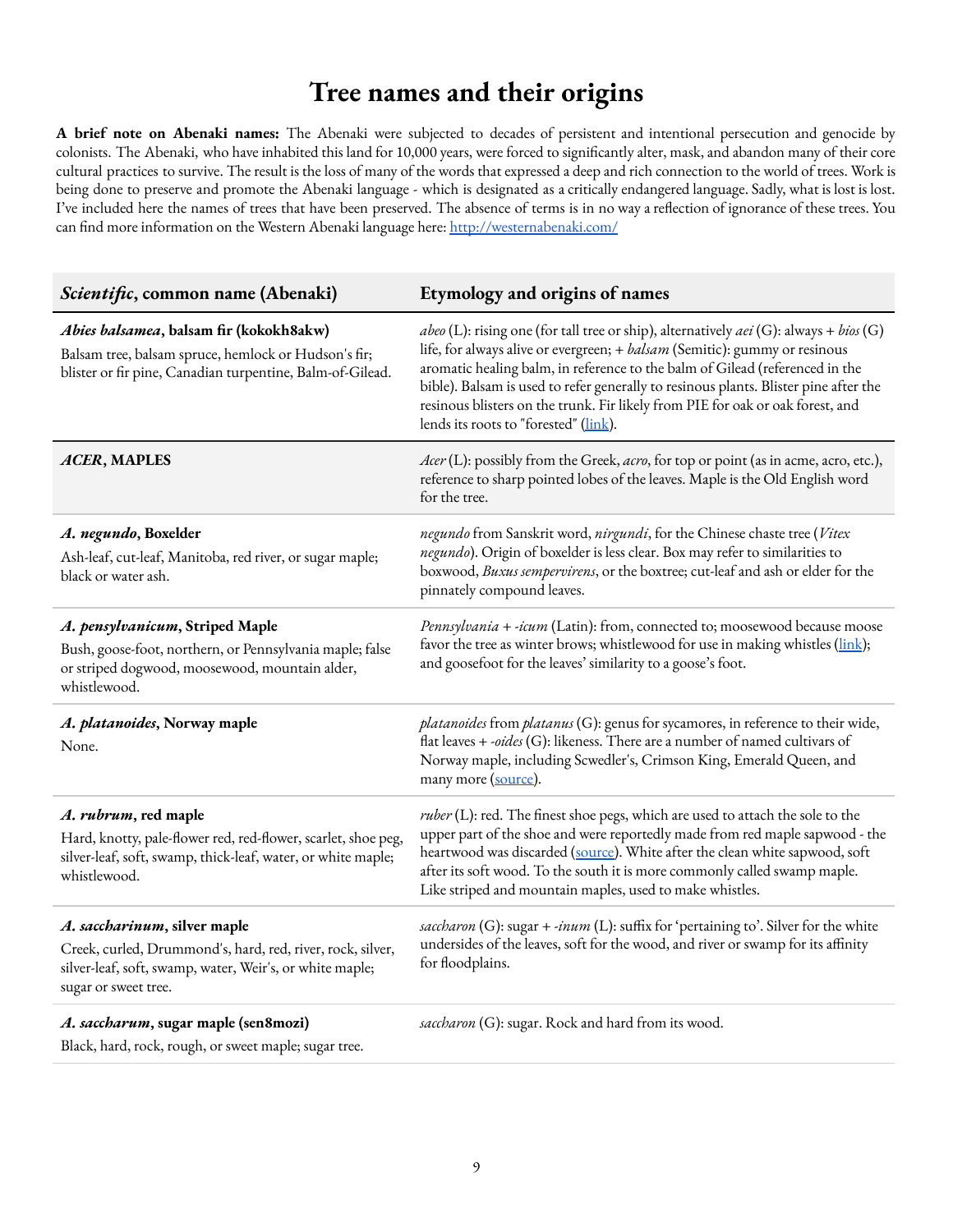| A. spicatum, mountain maple<br>Bush, dock-mockie, goose-foot, low, moose, spiked,<br>striped, swamp, or water maple; elkwood, false or striped<br>dogwood; moosewood, whistlewood. | spica (L): spiked + -atum (L): suffix denoting 'having', so has spikes, referring<br>to the spike (actually a raceme) of flowers. Many of the synonyms for mountain<br>maple are those used for striped maple (goosefoot maple, moosewood,<br>whistlewood, dock-mackie and even striped maple), but most names are<br>historical in usage and you'll likely only ever hear it referred to as mountain<br>maple.                                                                                                                                                                                       |
|------------------------------------------------------------------------------------------------------------------------------------------------------------------------------------|-------------------------------------------------------------------------------------------------------------------------------------------------------------------------------------------------------------------------------------------------------------------------------------------------------------------------------------------------------------------------------------------------------------------------------------------------------------------------------------------------------------------------------------------------------------------------------------------------------|
| Alnus rugosa, speckled alder (wdopi)<br>Gray, hazel, swamp, hoary, or tag alder; synonym: A.<br>rugosa.                                                                            | el-(PIE): red or brown (as with elm) giving both "alder" and the latin "Alnus"<br>+ incana (L): gray, hoary + rugosus (L): wrinkled. Speckled for the white<br>lenticels on the trunk, hazel for the similarity of the leaves to hazel (Corylus),<br>gray for the color of mature trunk, and swamp for its predilection towards<br>swampy habitats. Tag is less clear; "tag alder" is an older name for North<br>American alders, and tag may refer to an old usage of the word for young shee,<br>referencing its wooly twigs (link), or it could be a reference to its distribution in<br>the taiga |
| Amelanchier spp., serviceberry (8mwaimen)<br>Juneberry, pigeon-berry, sarvice, sarvis, saskatoon,<br>serviceberry, shadberry, shadblow, shadbush, sugar-plum.                      | Amelanco (F): little apple (apple in Greek is μήλο); Fruits ripen in June, when<br>shad are running. Service and sarvis corrupted from sorbus, from the true<br>service tree, Sorbus domestica. Service as a name for trees is far older than the<br>American colonies, and while it's a convenient story that the tree's name refers<br>to the timing of flowering overlapping with the ground thawing and the first<br>services, this is not true. Saskatoon the Cree word for the tree.                                                                                                            |
| <b>BETULA, BIRCHES (WINS)</b>                                                                                                                                                      | betula (L) birch, derived from the Gaulish word, betu (as in bitumen), which<br>means tar; Pliny wrote that the Gauls extract the tar from birch bark;                                                                                                                                                                                                                                                                                                                                                                                                                                                |
| B. alleghaniensis, yellow birch<br>Gray, silver, swamp, or tall birch.                                                                                                             | alleghany: Allegheny Mountains (south of Pennsylvania Allegheny is often<br>spelled Alleghany) + -ensis (L): of that location. Yellow for its bark. Gray and<br>silver perhaps for the twigs or the very old, mature bark, swamp for its affinity<br>for swamps, and tall as it's the tallest of our native birches.                                                                                                                                                                                                                                                                                  |
| B. cordifolia, heart-leaved birch<br>None.                                                                                                                                         | cordi (L) heart + folium (L) leaves after the leaves, which are distinctly more<br>heart-shaped than paper birch.                                                                                                                                                                                                                                                                                                                                                                                                                                                                                     |
| B. lenta sweet birch<br>Black, cherry, or spice birch; mountain-mahogany.                                                                                                          | lentus (L): flexible, pliant. Black from its dark bark; sweet and spice are<br>references to the strong scent of the twigs when scratched; cherry due to its<br>resemblance to the young bark of cherries (Prunus spp.). In the 1800s it was<br>occasionally listed in North and South Carolina as mahogany birch or<br>mountain mahogany (e.g. link), as its heartwood ages to rich dark mahogany<br>color, but nobody calls it that anymore.                                                                                                                                                        |
| B. papyrifera, paper birch (maskwamozi)<br>White or canoe birch; spool-wood.                                                                                                       | <i>papyrus</i> (G): paper + <i>fero</i> (L): bearing. Spool wood as it was the dominant<br>wood used for making spools (near the turn of the 19th century, Maine, which<br>was the primary producer of spools, annually turned nearly 17 million board<br>feet into spools: <u>link</u> ); canoe as its bark has been used to skin canoes (link)                                                                                                                                                                                                                                                      |
| B. populifolia, gray birch<br>Aspen-, poplar-leaf, paper, old field, or poverty birch                                                                                              | Populus is the genus for aspens/poplars $+$ -folium (L) leaf; the specific epithet as<br>well as aspen-leaf and poplar-leaf allude to the resemblance of gray birch leaves<br>to aspen leaves (possibly particularly referencing the slightly flattened petioles).<br>Old field and poverty refer to its tendency to colonize abandoned<br>anthropogenic habitats that are nutrient poor. It shares its other common<br>name with the very similar and more common <i>B. papyrifera</i> .                                                                                                             |
| Carpinus caroliniana, musclewood<br>American hornbeam, ironwood, blue beech, water beech.                                                                                          | Carpinus (L): the hornbeam (may be derived from proto-Indo-European, kar,<br>meaning hard) + Carolina (the state) + -ana (L): suffix for "belonging to."<br>Musclewood from the sinewy, fluted trunk. Beech a reference to its smooth<br>gray bark, water for its tendency to grow in wetter habitats, blue for the bluish                                                                                                                                                                                                                                                                            |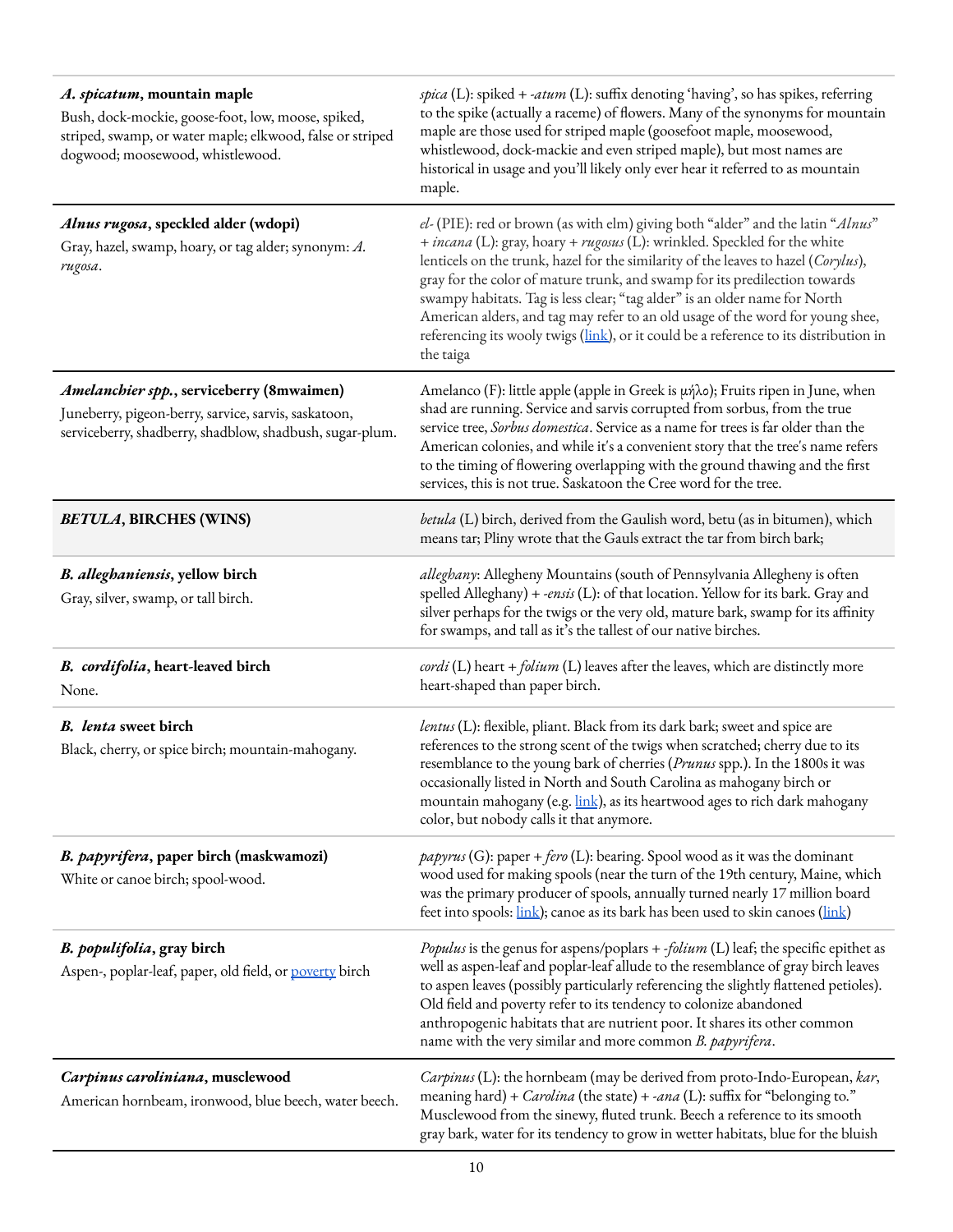|                                                                                                                                                                                                             | tint to its bark. Other common names ("horn" or "iron") reference the<br>hardness of its wood.                                                                                                                                                                                                                                                                                                                                                                                                                                                                                                                                                                                                                                                                                                                                                                                                                                                                                                                                                                                                  |
|-------------------------------------------------------------------------------------------------------------------------------------------------------------------------------------------------------------|-------------------------------------------------------------------------------------------------------------------------------------------------------------------------------------------------------------------------------------------------------------------------------------------------------------------------------------------------------------------------------------------------------------------------------------------------------------------------------------------------------------------------------------------------------------------------------------------------------------------------------------------------------------------------------------------------------------------------------------------------------------------------------------------------------------------------------------------------------------------------------------------------------------------------------------------------------------------------------------------------------------------------------------------------------------------------------------------------|
| CARYA, HICKORIES (PAGIMEN)                                                                                                                                                                                  | Carya (G): nut (related to kernel), initially denoting walnuts. Hickory from<br>pawcohiccora, which was either a Powatan (indigenous peoples of Virginia) or<br>Algonquian that referred to a milk made from pounding walnuts and mixing<br>with water (link).                                                                                                                                                                                                                                                                                                                                                                                                                                                                                                                                                                                                                                                                                                                                                                                                                                  |
| C. cordiformis, bitternut<br>Swamp hickory, heartnut, and possibly confused in<br>records with pignut hickory.                                                                                              | cordi (L): heart + formis (L) form or shape. Bitternut, unsurprisingly, from the<br>bitterness of the nuts. Heartnut because the nuts in cross-section are somewhat<br>heart-shaped (as can be the leaf scars). Swamp hickory because, at least in the<br>southeastern part of its range, it is more restricted to overflow bottomlands<br>(areas of floodplains that stay inundated for longer). In The Commercial<br>Hickories, published by the Forest Service in 1910, "the term "bitternut" is<br>almost entirely a book name, and is for the most part confined to botanies and<br>to students of botany. This gives rise to much confusion" (link).                                                                                                                                                                                                                                                                                                                                                                                                                                      |
| C. ovata, shagbark hickory<br>Ashleaf shagbark, red-heart, scaly-bark, shellbark, upland<br>white, or white hickory; sweet walnut, kingnut, little-nut<br>shagbark.                                         | ovum (L): egg + -ata (L): having. The variety of common names attest to its<br>cultural and commercial importance as well as confusion with the related C.<br>laciniosa (whose common names also include shellbark, kingnut, and shagbark<br>hickory). Ashleaf for its compound leaves, red-heart for the reddish brown<br>heartwood. Shell from the old English, scell, which means scale, in reference to<br>the bark.                                                                                                                                                                                                                                                                                                                                                                                                                                                                                                                                                                                                                                                                        |
| Celtis occidentalis, hackberry<br>American, northern, or rough-leaf hackberry;<br>beaverwood, bastard or false elm; hag or hedgeberry; hoop<br>or rim ash; juniper tree, one berry, nettlewood, sugarberry. | Celtis (L): Pliny's name for the unrelated lotus tree (Ziziphus lotus), which is<br>similar to the lote tree, or European hackberry (C. australis) + occidentalis (L):<br>of the west. Hackberry is the common name for C. australis, and is derived<br>from hagberry (Prunus padus), hag, or heg, likely a corruption of hedge (link).<br>Bastard and false elm both refer to the similarity of its leaves to elms (Celtis was<br>formerly in the elm family, Ulmaceae). Sugarberry is another common name<br>(though more often refers to the more southern C. laevigata), and references<br>its sweet fruits, which look like the fruits of hagberry and the fruit-like cones of<br>juniper. Beaver-wood as it grows along riparian corridors where beavers happily<br>feed on it. While it doesn't sting, its leaves look similar to those of the nettles<br>(Urtica spp.). The names hoop- and rim-ash appear in Bulletins from the 19th<br>century. Its wood was used in fashioning the hoops on barrels and its wood<br>resembles that of ash (and is occasionally sold labeled as ash). |
| Cornus alternifolia, alternate-leaf dogwood<br>Alternate-leaf cornel; blue, female Virginia, pagoda, or<br>purple dogwood; green osier, pigeon-berry, umbrella tree.                                        | cornus (L): hard as in horn (cf unicorn), though this is debated; alternis (L):<br>alternate + folium (L): leaf, from the uniquely alternate branching pattern of<br>this dogwood. Older sources (e.g. source, source) say that both the genus and<br>the common name, dogwood, are in reference to the hardness of the wood.<br>European species (e.g. Cornus mas and Cornus sanguinaria) were used by<br>butchers for skewers and daggers - "whereof butchers make their pricks"<br>(source), and are called skewerwood, dagwood, and cornel or cornelian cherry.<br>Other sources suggest dog, literally refers to dog, suggesting the berries are only<br>fit for a dog (source). Purple after the deep purple on the twigs, pagoda refers<br>to the horizontal, tiered branches of the shrub (a common growth pattern for<br>understory trees), osier is a name for willows but is often applied to dogwoods,<br>which also grow in wet areas.                                                                                                                                             |
| Crataegus spp., Hawthorns<br>Haw, haw tree, thorn-apple, white service trees.                                                                                                                               | crato (G): strong, for the wood. Some sources suggest kratos is combined here<br>with -acis (G): thorn for the hard woody thorns. Haw likely from hedge.<br>Service from sorb, as the fruits are similar to those of Sorbus domestica.                                                                                                                                                                                                                                                                                                                                                                                                                                                                                                                                                                                                                                                                                                                                                                                                                                                          |
| Fagus grandifolia, American beech (wajwimizi)<br>Black, common, red, rusty-leaved or stone beech.                                                                                                           | fagus is the Latin name for beech, which stems from the Greek, phagein, which<br>means to eat; it's also the Celtic god of the beech tree; grandis (L): large +                                                                                                                                                                                                                                                                                                                                                                                                                                                                                                                                                                                                                                                                                                                                                                                                                                                                                                                                 |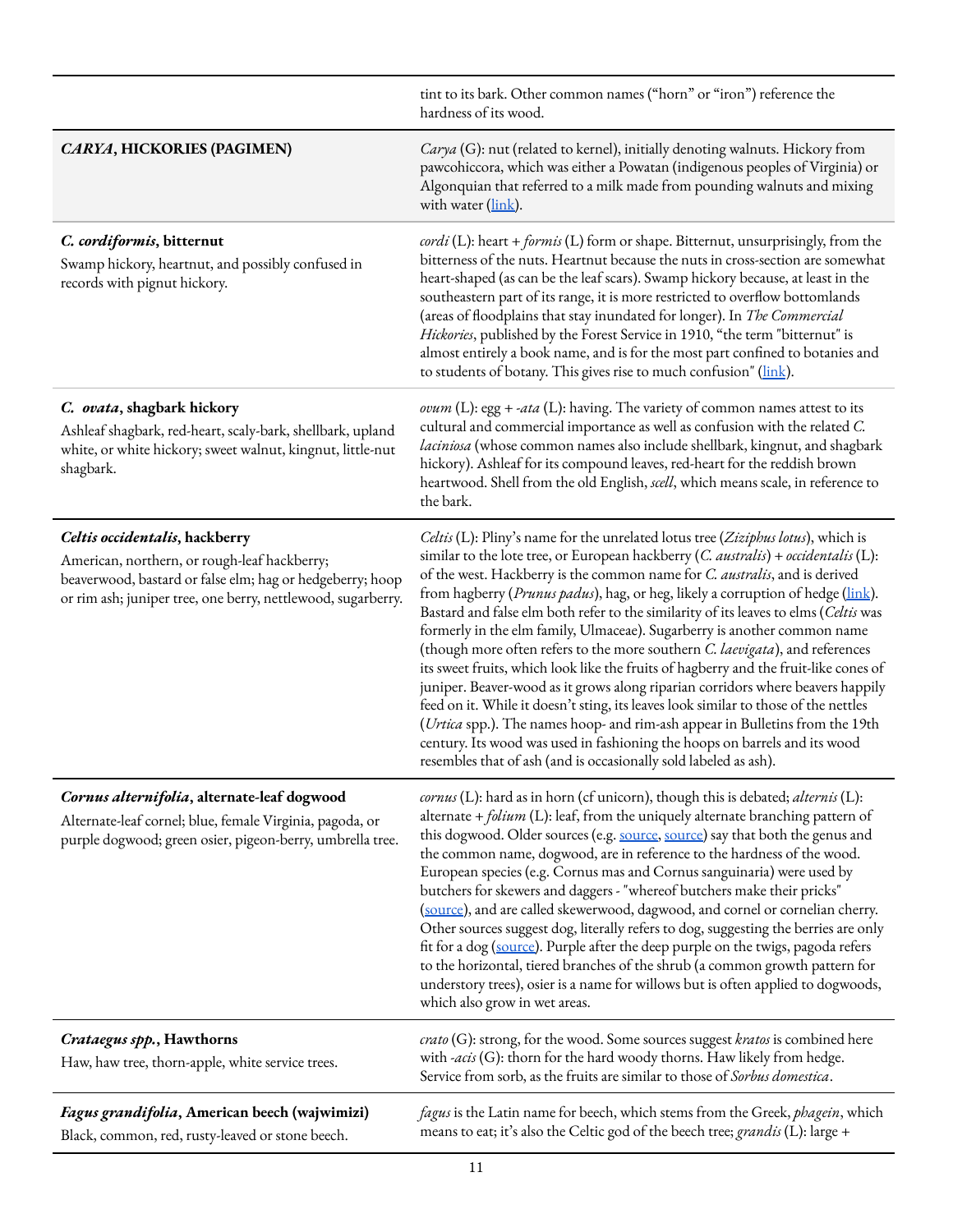|                                                                                                                                                                                                              | folium (L): leaf. American distinguishes it from the closely related European<br>beech, Fagus sylvatica. Don Peattie writes that the earliest written characters<br>were likely carved in Sanskrit on strips of bark from a beech (likely European<br>beech). Book comes from boc, the Anglo-Saxon for letter or character, which<br>comes from beece, the Anglo-Saxon word for Beech. Rusty-leaved beech was a<br>name applied to F. ferruginea, a defunct species that has been subsumed into F.<br>grandifolia.                                                                                                                                                          |
|--------------------------------------------------------------------------------------------------------------------------------------------------------------------------------------------------------------|-----------------------------------------------------------------------------------------------------------------------------------------------------------------------------------------------------------------------------------------------------------------------------------------------------------------------------------------------------------------------------------------------------------------------------------------------------------------------------------------------------------------------------------------------------------------------------------------------------------------------------------------------------------------------------|
| Frangula alnifolia, glossy buckthorn<br>syn. Frangula alnus, Alder, alder-leaf, columnar, fen, low,<br>or tall hedge buckthorn; European alder.                                                              | <i>frangulus</i> (L) fragile + <i>alnus</i> (L): alder + <i>folium</i> (L): leaf. Glossy buckthorn<br>lacks spines and so thorn is a reference to another Rhamnus species or genus<br>(e.g. Hippophae or Sideroxylon) whose thorns bear more resemblance to a<br>buck's antlers (see also, staghorn sumac). Alder for its affinity to wetlands.                                                                                                                                                                                                                                                                                                                             |
| <b>FRAXINUS, ASHES (MAHLAKWS - ###)</b>                                                                                                                                                                      | phraxo (G): obstruction or fence, though this is likely from use of the wood to<br>make spears + -inus (L): suffix denoting "belonging to." Ash is simply the Old<br>English name for the tree.                                                                                                                                                                                                                                                                                                                                                                                                                                                                             |
| Fraxinus americana, white ash<br>Biltmore, Carolina, elder-leaf, smallseed white, or<br>walnut-leaf ash.                                                                                                     | America + -ana (L) suffix denoting "belonging to." Pinnately compound leaves<br>similar to those of elderberry and walnut. Some sources treat the Biltmore ash,<br>Fraxinus biltmoreana, as a separate species.                                                                                                                                                                                                                                                                                                                                                                                                                                                             |
| Fraxinus nigra, black ash<br>Basket, brown, hoop, swamp, or elder-leaf ash.                                                                                                                                  | nigra (L): black. Basket, hoop after the wood's use in making baskets. Pinnately<br>compound leaves similar to those of elderberry.                                                                                                                                                                                                                                                                                                                                                                                                                                                                                                                                         |
| Fraxinus pennsylvanica, green ash<br>Black, blue, Darlington's, field, sharp-key, red, river,<br>swamp, water, or yellow ash.                                                                                | Pennsylvania + -icum (L): from, connected to. Key is another name for the<br>samaras, or fruits, of the ashes, which are pointed on green ash. Darlington<br>after American botanist, William Darlington (1782-1863)                                                                                                                                                                                                                                                                                                                                                                                                                                                        |
| Hamamelis virginiana, witch-hazel<br>Big-leaf, common, or winter witch-hazel; pistachio,<br>snapping hazel, spotted or striped alder; tobacco-wood,<br>water seeker, winterbloom.                            | Hama (G): together + melon (G): apple or fruit, as the fruits grow in tight,<br>nearly fused clusters; Virginia + -ana (L): from, after where it was first<br>described. Witch, from the Latin wican (like wicker), to bend, referring to the<br>pliant branches (applied to other trees/shrubs like wych elm, witch-hobble,<br>witch-alder). Hazel, after the similar fruits of the English hazels, Corylus, which<br>were also used as divining or dowsing rod (hence water seeker). Snapping after<br>the fruits, which snap open, shooting seeds a great distance.                                                                                                      |
| <i><b>JUGLANS, WALNUTS</b></i>                                                                                                                                                                               | <i>Juglans</i> from the old Roman <i>"Jovis glans</i> ", meaning Jupiter's nut (from<br>Scripture Botany). Walnut from walh (Old German) for foreigner, akin to<br>Gaul or Welsh, referring to the introduction of the genus to Germany.                                                                                                                                                                                                                                                                                                                                                                                                                                    |
| <i>J. cinerea</i> , butternut (pag8nozi)<br>Lemon or white walnut; oil nut.                                                                                                                                  | cinereus (L): ash-colored. Butternut is a reference to the oily nut. Butternut was<br>also a term for confederate soldiers whose uniforms were dyed with butternut<br>bark. Lemon from the fruit's resemblance to a lemon.                                                                                                                                                                                                                                                                                                                                                                                                                                                  |
| <i>J. nigra</i> , black walnut (pagimizi)<br>Eastern black walnut, large oilnut, milk hickory, round,<br>black, Virginia walnut.                                                                             | nigra (L): black.                                                                                                                                                                                                                                                                                                                                                                                                                                                                                                                                                                                                                                                           |
| Juniperus virginiana, eastern redcedar<br>American savin(e); Carolina, red, aromatic, or stinking<br>cedar; pencil cedar or pencilwood; Cypress leaf savine,<br>Juniper bush/tree, red juniper, baton rouge. | The etymology of Juniper is unclear. Possibly from junio (L): young + parere<br>(L): to produce/bear, alluding to its evergreen habit; whatever its etymology, it<br>gives its name to Jennifer and Genevieve. Virginia (the state) + -ana (L): suffix<br>for "belonging to." Savin is the old French for herb, but here refers to its<br>similarity to the old world J. sabina. Aromatic or stinking from the strong scent<br>emitted by all parts of the plant. Pencilwood for its use in making pencils<br>(though largely replaced by incense-cedar, Calocedrus decurrens). Cedar from<br>its similarity to the unrelated Cedrus, an old world genus in the pine family |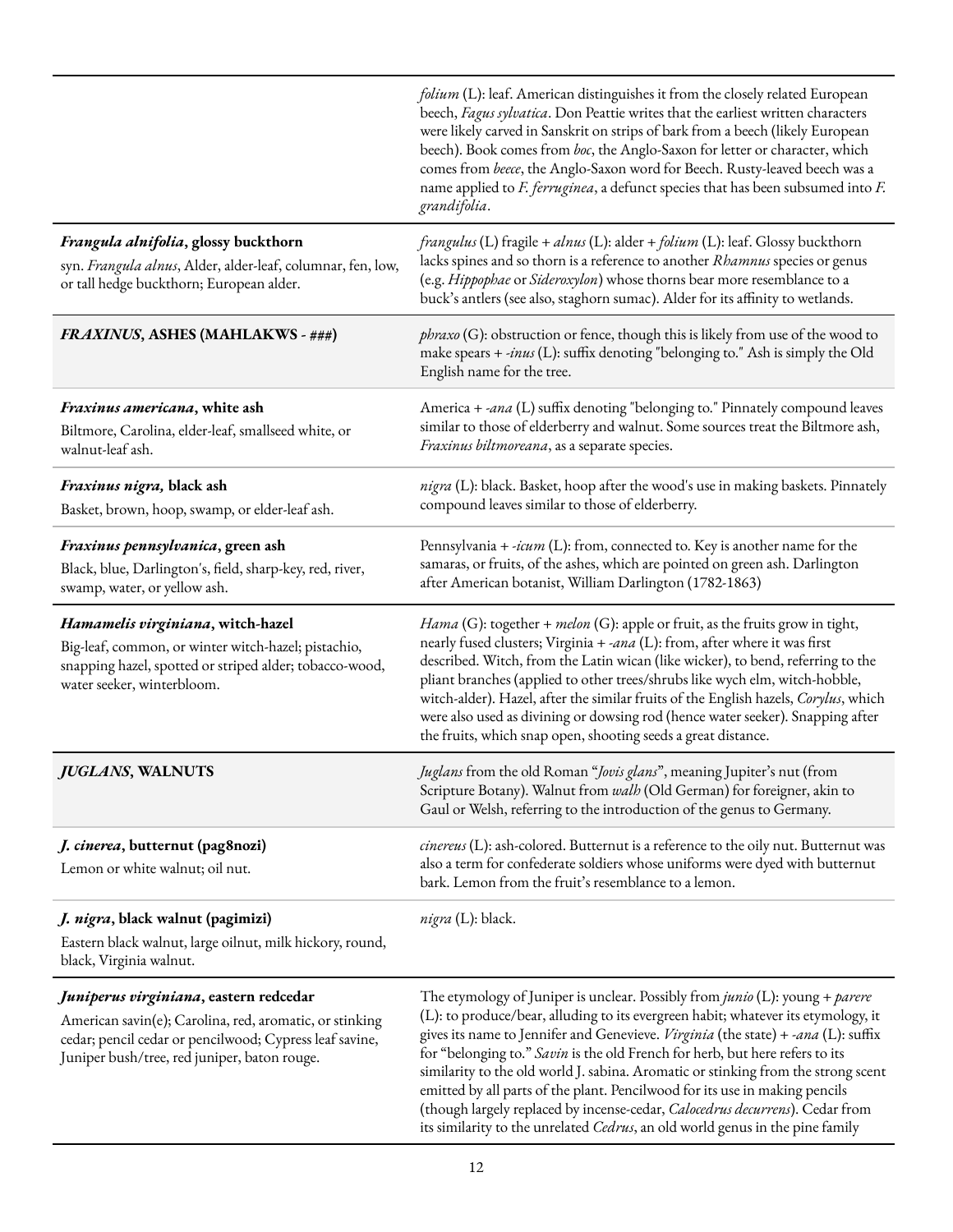|                                                                                                                                                                                                                                                                         | (pinaceae). Red for both its red bark and intensely red heartwood. Baton rouge,<br>or "red stick," was the French colonists' name for the tree (unrelated to the<br>etymology of the city).                                                                                                                                                                                                                                                                                                                                                                                                                                                                                                                                                                                                                                                                                                                                                                                                                                      |
|-------------------------------------------------------------------------------------------------------------------------------------------------------------------------------------------------------------------------------------------------------------------------|----------------------------------------------------------------------------------------------------------------------------------------------------------------------------------------------------------------------------------------------------------------------------------------------------------------------------------------------------------------------------------------------------------------------------------------------------------------------------------------------------------------------------------------------------------------------------------------------------------------------------------------------------------------------------------------------------------------------------------------------------------------------------------------------------------------------------------------------------------------------------------------------------------------------------------------------------------------------------------------------------------------------------------|
| <b>LARIX, LARCHES</b>                                                                                                                                                                                                                                                   | Larix (L): common name for the genus. Larch is after the ancient town of<br>Larignum. Marcus Vitruvius Pollio relates the story of Cesar attacking a log<br>stronghold in 58 BC. Cesar attempted to light the tower on fire but the tower<br>resisted damage and Cesar was impressed with the strength and resilience of the<br>tree, which became known as Larigna.                                                                                                                                                                                                                                                                                                                                                                                                                                                                                                                                                                                                                                                             |
| L. decidua, European larch<br>Common larch, false manna.                                                                                                                                                                                                                | decidua (L): falling off (reference to the deciduous needles). Manna generally<br>refers to any sweet plant (here to the sweet resinous exudate). Whatever the true<br>manna plant referenced in the bible and Quran, the name false manna suggests<br>this is not it.                                                                                                                                                                                                                                                                                                                                                                                                                                                                                                                                                                                                                                                                                                                                                           |
| L. laricina, tamarack (akemantak)<br>American black, black, or red larch; cypress or cypress<br>tree; hackmack or hackmatack; juniper cypress, juniper,<br>tamarisk.                                                                                                    | <i>larix</i> : larch + -ina (L): belonging or pertaining to, with <i>laricina</i> denoting a<br>resemblance to the European larch, Larix decidua. Tamarack is possibly a<br>French variant of the Algonquin hackmatack and Abenaki akemantak,<br>translating to tree used for snowshoes.                                                                                                                                                                                                                                                                                                                                                                                                                                                                                                                                                                                                                                                                                                                                         |
| Morus alba, white mulberry<br>European, many-stem, Russian, silkworm, or white<br>mulberry.                                                                                                                                                                             | Morus (L): unclear, possibly from mor, the old name for the tree (morbeam is<br>an archaic name for mulberries), alternatively, could be from the Latin "mor"<br>for late, in reference to the late budding of the buds, or the Celtic "mor" for<br>black, in reference to the fruits of many mulberries (source); albi (L): white,<br>likely after the whitish buds, though many cultivars have white to pinkish<br>fruits. Widely cultivated for feeding silkworms, many-stem after its ability to<br>sprout prodigious branches after trunk is cut or damaged. "Mul" is derived<br>from the older "Mor."                                                                                                                                                                                                                                                                                                                                                                                                                      |
| Nyssa sylvatica, black tupelo<br>Common or water tupelo; battledoe, old-man's-beard,<br>Highland blackgum, stinkwood; black, sour, water, or<br>yellow gum; gum tree, swamp hornbeam, pepperidge,<br>beetlebung, hornpipe, snag tree, hornbeam, hornbine,<br>horn-pine. | Nyssa (G): in Greek mythology, the Nysiades were water nymphs who lived in<br>Nysa, which was also the birthplace of Dionysus. Members of the genus are<br>often found in wetlands; sylva (L): woods, forest + -tica (L): suffix denoting<br>"belong to." Tupelo from the Creek words ito: tree + upilwa: swamp. Gum,<br>though it is not resinous or gummy (and bears no resemblance to sweet gum).<br>Pepperidge of unknown meaning. Stink and sour after the fruits, which taste<br>and smell bad. Beetlebung unclear, possible after beetle (Old English): to beat,<br>after its use as a wooden mallet to pound bungs into place, with battledoe<br>possibly of similar origin; a battledore was a tool used to beat clothes when<br>cleaning: beetle + -ador (think matador). From here, battledore eventually was<br>used to refer to the racket used in badminton. Another source suggests a<br>transposal from "bottle-arsed" to battledoe, bottle-arsed referring to the<br>widened butt or base of the tree (source). |
| Ostrya virginiana, hophornbeam<br>Hardhack, hackmatack, ironwood, leverwood,<br>hophornbean.                                                                                                                                                                            | ostrya (G) word for a hardwood tree derived from $\omega$ sto (G): bone (reference to<br>the tree's exceptionally hard wood); + Virginia (the state) -ana (L): suffix for<br>"belonging to." Most of its common names reference the extremely dense,<br>strong wood and its uses. Hop is a reference to the hop-like fruits, horn for its<br>hardness, and beam for tree. Hackmatack is potentially a misapplication of the<br>Abenaki word, meaning "snowshoe conifer," which likely refers to tamarack.                                                                                                                                                                                                                                                                                                                                                                                                                                                                                                                        |
| PICEA, SPRUCES (MSKASK)                                                                                                                                                                                                                                                 | $Pix(L)$ : pitch. Spruce was initially the spruce fir, and spruce itself comes from<br>Prussia, so the Prussian fir was shortened to spruce.                                                                                                                                                                                                                                                                                                                                                                                                                                                                                                                                                                                                                                                                                                                                                                                                                                                                                     |
| Picea abies, Norway spruce<br>Abies, Burgundy pitch, common, Norway spruce, or<br>spruce fir; galipot or gallpot; Himalayan pine, Norway<br>spruce, Spruce-top, possibly Sapin (F).                                                                                     | <i>abies</i> : all the conifers share common names (spruce, fir, pine), Abies here<br>references the genus for true firs. Galipot refers to the impure resin of<br>turpentine derived from exudate from several species of pine. Spruce-top,<br>similar to pine-top, referring to the new growth (or tips) used to flavor whiskey                                                                                                                                                                                                                                                                                                                                                                                                                                                                                                                                                                                                                                                                                                |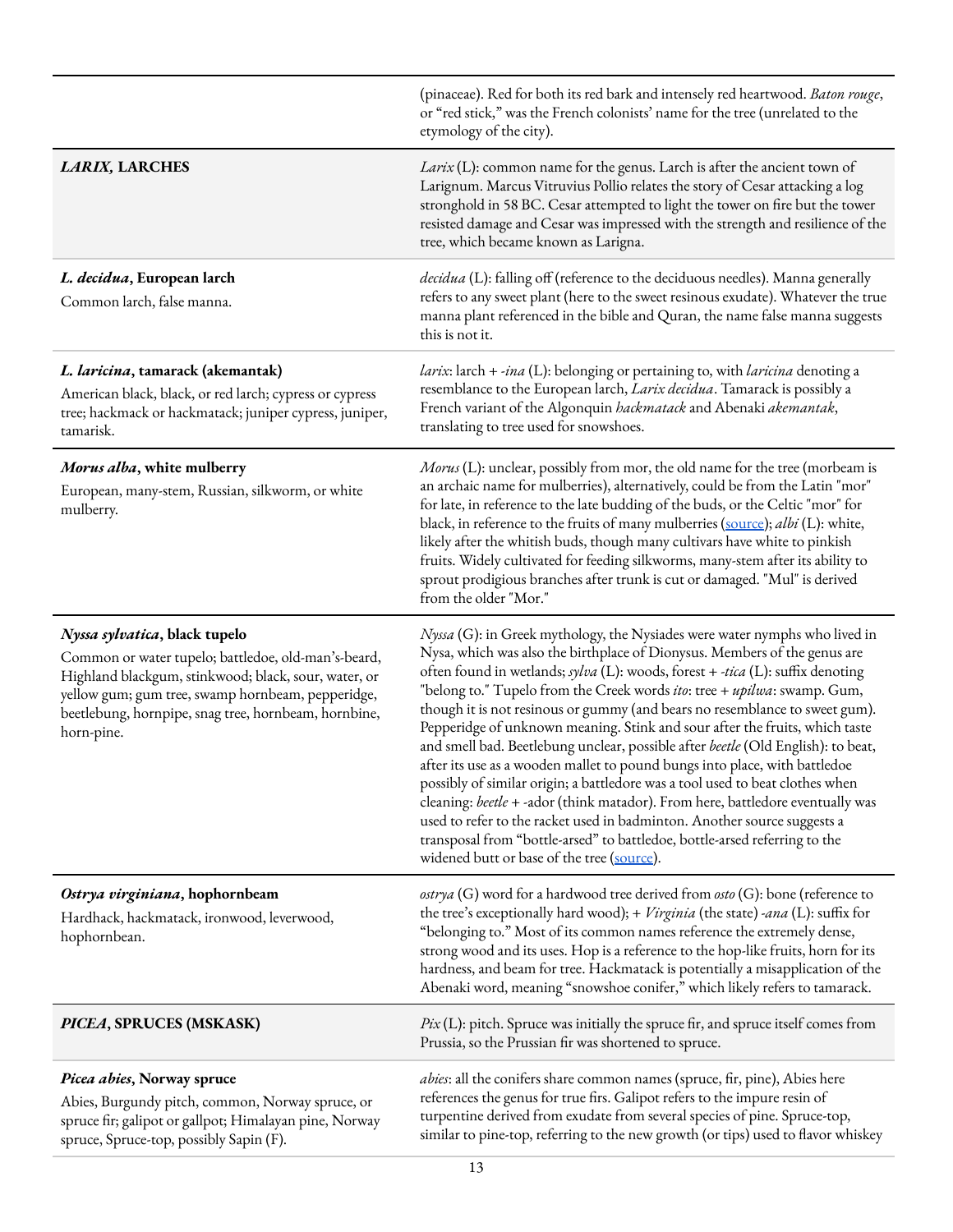|                                                                                                                                                                                                                                                               | in the 1800s (link).                                                                                                                                                                                                                                                                                                                                                                                                        |
|---------------------------------------------------------------------------------------------------------------------------------------------------------------------------------------------------------------------------------------------------------------|-----------------------------------------------------------------------------------------------------------------------------------------------------------------------------------------------------------------------------------------------------------------------------------------------------------------------------------------------------------------------------------------------------------------------------|
| Picea glauca, white spruce (msazesso)<br>Alberta, Black Hills, black, cat, pine, Newfoundland,<br>single, skunk, white or spruce; pine tops.                                                                                                                  | glauco (G): gray, bluish gray, in reference to the white needles. Crushed needles<br>smell foul, like cat or skunk urine. Pine tops, similar to spruce top(s), referring<br>to the new growth (or tips) used to flavor whiskey in the 1800s (link).                                                                                                                                                                         |
| Picea mariana, black spruce<br>Black, blue, cat, double or white spruce; spruce gum tree;<br>Austrian, spruce or yew pine; Juniper or Juniper tree                                                                                                            | mary: after Maryland, where it was first described + -ana (L): belonging,<br>pertaining to, of a geographic location.                                                                                                                                                                                                                                                                                                       |
| Picea rubens, red spruce<br>Pitch pine, spruce, spruce fir, he-balsam                                                                                                                                                                                         | $ruber$ (L): red, in reference to the red pubescence on the young twigs.<br>"He-balsam" is the nickname for blister-free red spruce, the partner to<br>"She-balsam," the Fraser fir (which could be milked by bursting the blisters on<br>the trunk).                                                                                                                                                                       |
| PINUS, PINES (KOWA)                                                                                                                                                                                                                                           | Pinus (L): name for the genus, both this and "pine" likely a cognate with pitch,<br>in reference to the resinous trunks                                                                                                                                                                                                                                                                                                     |
| Pinus banksiana, jack pine<br>Bank's, Banksia, black, black-jack, gray, Hudson Bay,<br>Labrador, rock, scrub, shore, or shrub pine, unlucky tree                                                                                                              | banks: after Sir Joseph Banks, and English botanist (1743-1820) + -ana (L):<br>belonging, pertaining to, of a geographic location. One source refers to the tree<br>as "unlucky especially for women to stand under this tree" (source).                                                                                                                                                                                    |
| Pinus resinosa, red pine (pasaakw)<br>Canadian, hard, Norway, pitch, or yellow pine.                                                                                                                                                                          | resinosa (L): resinous. Norway after Scandinavian immigrants who saw<br>similarities to the Scots pine, native to their homeland.                                                                                                                                                                                                                                                                                           |
| Pinus rigida, pitch pine<br>Black, common three-leaf Virginia, northern pitch, sap, or<br>torch pine.                                                                                                                                                         | rigida (L): refers to both the stiff bracts of the cones and the short, stiff needles.<br>Pitch after early colonists' use in producing turpentine and pitch for sealing<br>boats. The pitch (and derivative products) is highly flammable.                                                                                                                                                                                 |
| Pinus strobus, eastern white pine (kowa)<br>Apple, deal, New England, northern, pumpkin, sapling,<br>soft, spruce, Weymouth, or yellow pine; Pin du Lord<br>Weymouth (F).                                                                                     | strobus (G): cone. Deal is an archaic unit of wood (a board 12-14' long x 11"<br>wide). Pumpkin for the orange color of the wood.                                                                                                                                                                                                                                                                                           |
| Pinus sylvestris, Scots pine<br>Pinaster, pine wool, red or yellow deal; riga, Scotch or<br>wild pine; Scotch fir.                                                                                                                                            | sylva (L): woods, forest + -estris (L): belonging to, living in. Pine wool is the<br>term for the textile made from the needles. Deal is an archaic unit of wood (a<br>board 12-14' long x 11" wide). Pinaster was Pliny's name for the tree; also the<br>name for Wild Pine, P. pinaster.                                                                                                                                  |
| Platanus occidentalis, American sycamore<br>American plane, buttonball, buttonwood, cotton tree,<br>false sycamore, monkey balls, palm tree, porcupine-eggs,<br>Virginia maple, water beech.                                                                  | platys (G): planar, for the broad, flat leaves and wide-spreading branches;<br>occidental (L): west + -alis (L): suffix denoting "Pertaining to." Sycamore a<br>portmanteau of sukon (fig) and mor (mulberry), common name for the<br>African fig-tree, Ficus sycomorus. Fruit clusters are spikey, round balls, hence,<br>buttonball, monkey balls, and porcupine eggs. Beech for its smooth grayish<br>bark (when young). |
| POPULUS, ASPENS (WESSAGAKW)                                                                                                                                                                                                                                   | Populus of unknown origin and meaning, possibly from ptelea (G): elm.                                                                                                                                                                                                                                                                                                                                                       |
| Populus alba, white aspen<br>Abbey, Abel, Abele tree, arbell, aspen poplar, awbel,<br>Bolle's poplar, Dutch beech, great aspen, poplar tree,<br>rattler tree, silver poplar, silver popple, silver-leaf poplar,<br>white asp or aspen, white-bark, whiteleaf. | albi (L): Silver, abelle (Old French), white, in reference to the white down that<br>covers much of the new growth and leaves. Aspen, from asp, the PIE name for<br>the genus, + -en, a suffix making a noun into an adjective (similar to linden).<br>Beech likely from similarly smooth gray bark.                                                                                                                        |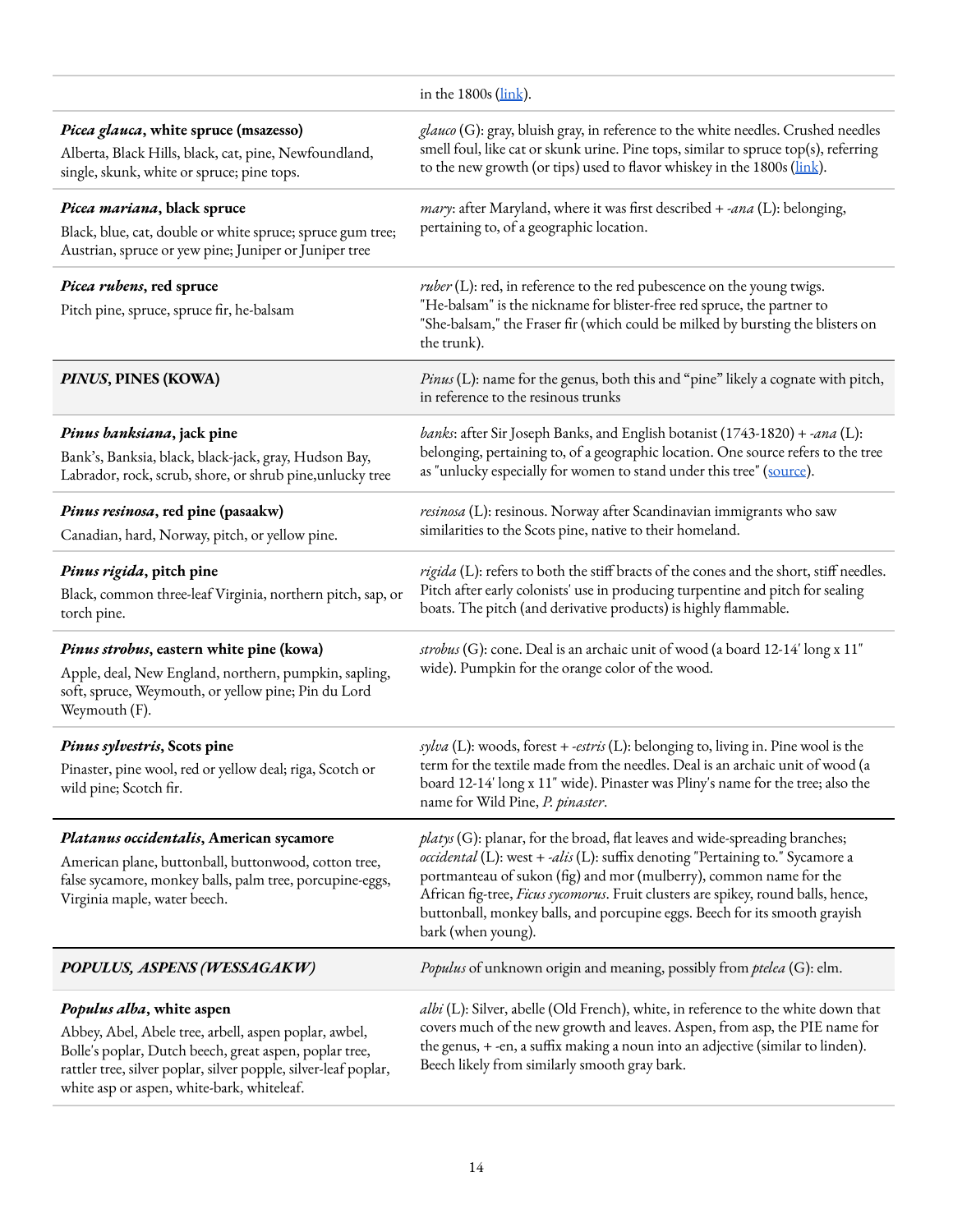| Populus balsamea, balsam poplar<br>Balm of Gilead, balsam tree, Canadian, Carolina, Ontario,<br>rough-bark, Simon's poplar; Gilead or leaf buds.                                                                               | balsam (Semitic): gummy or resinous aromatic healing balm, in reference to<br>the balm of Gilead (referenced in the bible). Balsam is used to refer generally to<br>resinous plants. Rough-bark as the mature bark furrows, unlike quaking aspen.                                                                                                                                                                                                                                  |
|--------------------------------------------------------------------------------------------------------------------------------------------------------------------------------------------------------------------------------|------------------------------------------------------------------------------------------------------------------------------------------------------------------------------------------------------------------------------------------------------------------------------------------------------------------------------------------------------------------------------------------------------------------------------------------------------------------------------------|
| Populus deltoides, eastern cottonwood<br>Alamo; berry-bearing, black Italian, Carolina, eastern,<br>water, or white poplar; big or common cottonwood.                                                                          | delta (G): Greek letter, $\Delta$ , triangular + -oides (G): likeness, in reference to the<br>triangular leaves. Berry-bearing for the big, round green flower buds that<br>appear in the spring.                                                                                                                                                                                                                                                                                  |
| Populus grandidentata, big-toothed aspen<br>American large aspen, great aspen, larger American abele,<br>large-tooth aspen, white poplar.                                                                                      | grandis (L): large + denti (L): tooth + -ata (L): suffix denoting "Having." in<br>reference to the big teeth on the margins of the leaves. Abele, which means<br>white, is an older name for white aspen, P. alba.                                                                                                                                                                                                                                                                 |
| Populus tremuloides, quaking aspen<br>American asp, espen, haspen, American poplar, aspen<br>popple, ever-trembling, golden qualing, mountain ash,<br>mountain asp, mountain aspen, quiverleaf, tow-heads,<br>trembling aspen. | <i>tremula</i> (L): shake, tremble + -oides (G): likeness, in reference to its similarity<br>to the European trembling aspen, Populus tremula. Like other aspens, the leaf<br>petioles are flattened, which makes the leaves flutter even in a gentle breeze,<br>hence trembling, quiver. Golden after fall-foliage.                                                                                                                                                               |
| <b>PRUNUS, CHERRIES</b>                                                                                                                                                                                                        | <i>Prunus</i> (L): plum; cherry (G), ancient word for the tree, after the ancient city<br>Cerasus (modern day Giresun) where the Romans first imported the tree from;<br>could also be from karshu (Akkadian): stone.                                                                                                                                                                                                                                                              |
| Prunus pensylvanica, pin cherry<br>Bird, common wild bird, fire, pigeon, pin, red, or wild pin<br>cherry.                                                                                                                      | <i>-ica</i> (L): from, connected to. Cherry from the ancient Greek word (κεράσι) for<br>the tree. Fire for its affinity for colonizing burned landscapes, bird, pigeon, etc,<br>after P. avium and P. padus; the fruits are astringent and unpalatable, but birds<br>are undeterred by the fruit's astringency. Pin is tricky to, um, pin down. Could<br>be in reference to the scraggly branches that remain "pinned to the tree" (as<br>with the etymology for pin-oak: source). |
| Prunus serotina, black cherry (skogimen)<br>Black choke, chokecherry, cabinet, rum, whisky, or wild<br>black cherry.                                                                                                           | serotina (L): late, in reference to the flowers opening later. Wood used in<br>cabinets, fruits, though bitter (hence choke) used for flavoring rum and<br>whiskey, black after either the dark fruits or bark.                                                                                                                                                                                                                                                                    |
| Prunus virginiana, chokecherry (adbimen**)<br>Cabinet cherry, clustered black cherry, common<br>chokecherry, rum cherry, Virginia bird-cherry, wild black<br>cherry, wild cherr, red chokecherry.                              | Virginia (the state) -ana (L): suffix denoting "belonging to." Choke in<br>reference to the strong bitter and astringent taste of the fruits. Red for the<br>purplish red fruits and fall foliage.                                                                                                                                                                                                                                                                                 |
| <b>QUERCUS, OAKS</b>                                                                                                                                                                                                           | quercus (L): name for the oak, not entirely clear what its origins are; possibly<br>Celtic for "beautiful tree"                                                                                                                                                                                                                                                                                                                                                                    |
| Quercus alba, white oak (wachilmezi)<br>Common American or mountain white oak; stave, stone,<br>or tanner's oak.                                                                                                               | $albi$ (L): white, in reference to the whitish bark. Stave from its use in<br>barrel-making, tanner's from use of bark for tanning hides.                                                                                                                                                                                                                                                                                                                                          |
| Quercus bicolor, swamp white oak<br>Swamp or white swamp oak.                                                                                                                                                                  | bi (L): two + color (L): color, in reference to the distinctly different colors on<br>the leaves' upper and lower surfaces.                                                                                                                                                                                                                                                                                                                                                        |
| Quercus macrocarpa, bur oak<br>Blue, bur, mossy overcup, mossy-cup, overcup, or scrub<br>oak; white-cup.                                                                                                                       | $macro(G)$ : large + <i>carpus</i> (G): fruit. Common names mostly refer to the<br>shaggy or mossy cap on the acorn.                                                                                                                                                                                                                                                                                                                                                               |
| Quercus rubra, northern red oak<br>Black, butter, champion, Spanish, water red, or willow<br>oak.                                                                                                                              | $\mathit{ruber}(L)$ : red. Oak is derived from the Old English for trees from the genus.                                                                                                                                                                                                                                                                                                                                                                                           |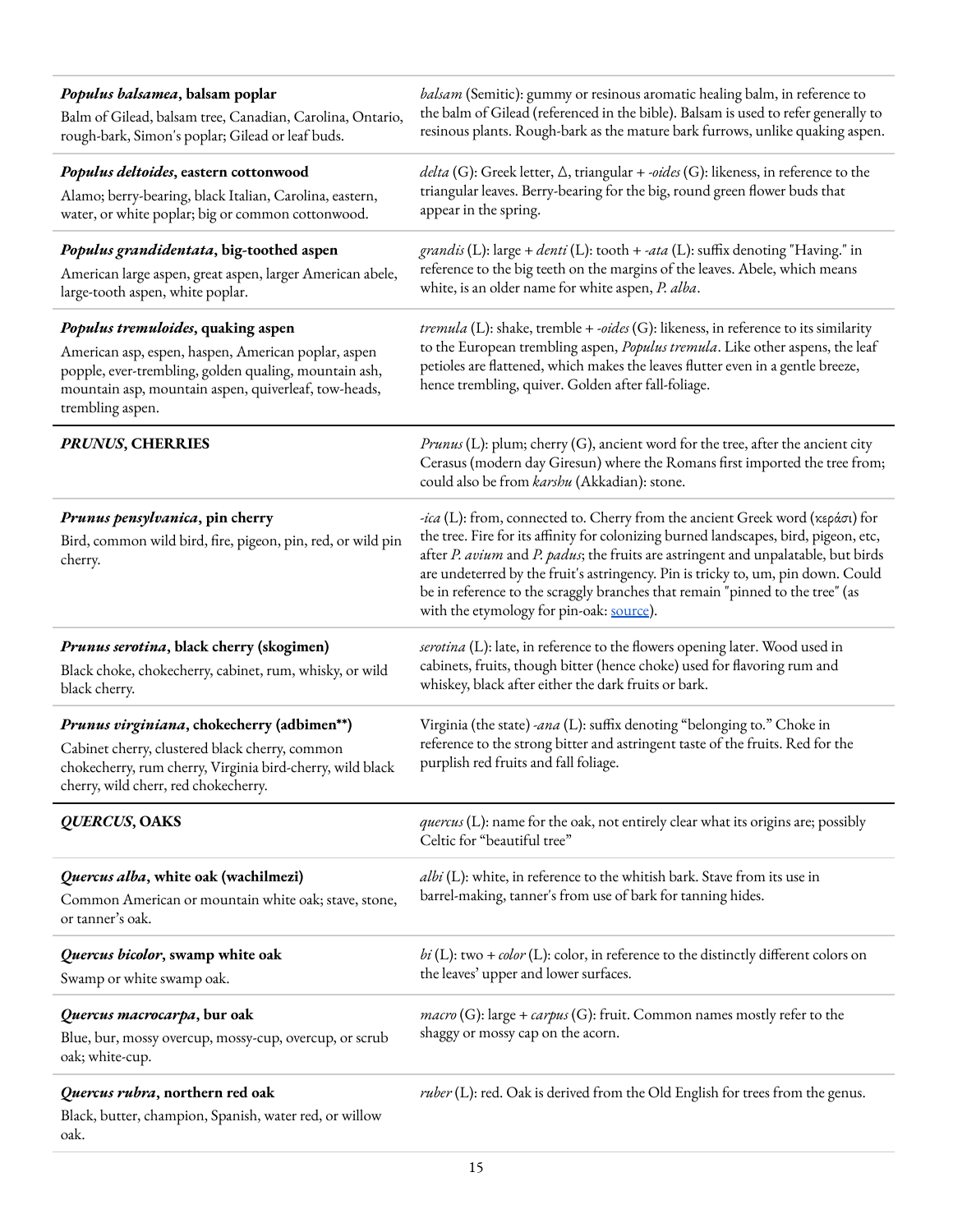| Quercus velutina, black oak<br>Black bark, Dyer's, false red, gigantic black, female,<br>Missouri black, scarlet, spotted, yellow, or yellow-bark<br>oak; querceton or quercitron.                                                                                                               | velutinus (L): velvety. The common names refer to either the very dark outer<br>bark or to the brilliant orange yellow inner bark. Quercitron itself is the name<br>for the yellow dye derived from the inner bark.                                                                                                                                                                                                                                                                                                                                                                                                       |
|--------------------------------------------------------------------------------------------------------------------------------------------------------------------------------------------------------------------------------------------------------------------------------------------------|---------------------------------------------------------------------------------------------------------------------------------------------------------------------------------------------------------------------------------------------------------------------------------------------------------------------------------------------------------------------------------------------------------------------------------------------------------------------------------------------------------------------------------------------------------------------------------------------------------------------------|
| Rhamnus cathartica, Common buckthorn<br>Cathartic or purging buckthorn; purging berries,<br>hartshorn, rain-berry thorn, rhineberry, waythorn.                                                                                                                                                   | <i>rhamnos</i> (G): generic word for thorn bush + -cathartis (G): purgative, reference<br>to the vomit inducing fruits. Buckthorn is presumably a reference to another<br>Rhamnus species or genus (e.g. Hippophae or Sideroxylon) whose thorns bear<br>more resemblance to a buck's antlers (see also, staghorn sumac). Its other<br>name, hart's thorn, comes from the British term for a male red deer.                                                                                                                                                                                                                |
| Rhus typhina, staghorn sumac (sal8n)<br>Hairy, velvet, or Chinese sumac; vinegar tree.                                                                                                                                                                                                           | Rhus of unknown origin (the best source I found came up empty) + typhina<br>(L): velvety; Linnaeus wrote of the species: "Ramis hirtis uti typhi cervini" (p.<br>14 of Linneus' Centuria Plantarum: link), which translates roughly to "the<br>branch is rough, as when the stag is in velvet." The common name, sumac,<br>denotes dark red in old French (by way of Latin by way of Aramaic), referring<br>here to the fall foliage; staghorn refers to the crooked, velvety twigs that<br>resemble a male deer's (stag) antlers in form and texture. Vinegar tree from the<br>berries used in making vinegar more sour. |
| Robinia pseudoacacia, black locust<br>false or bastard acacia; common, green, honey, pea-flower,<br>post, red-flowering, yellow, or white locust; locus or locust<br>tree; locust tree of Virginia, silver-chain, sweet or<br>sweet-smelling locust, treenail, white honey flower, Whya<br>tree. | Robin (G): after the French botanists Jean Robin (1550-1629) who Linnaeus<br>attributed with introducing black locust seeds to Europe + $-ia$ (L): noun suffix<br>to Latinize a word; pseudo (G): false + acacia after the acacia trees of Africa,<br>which have similar leaves and thorns; locust taken from the true locust, or<br>carob tree (Ceratonia siliqua). Black potentially for its seeds and yellow after its<br>fall foliage color.                                                                                                                                                                          |
| Salix nigra, black willow (kanozas**)<br>Brittle-joint, Champlian, pussy, puzzle, rough American,<br>scythe-leaf, or swamp willow; willow catkins.                                                                                                                                               | Salix (G): possibly from the Greek, σαλεύω, to stir or sway, as the wispy<br>branches are wont to do; nigra (L): black. Willow related to wican (L) or<br>wicker (see witch-hazel), which means to bend or be pliant. Brittle-joint as the<br>new twigs are frequently shed in the fall or detach easily. Pussy willow after the<br>fuzzy catkin's resemblance to a cat's fur.                                                                                                                                                                                                                                            |
| Sorbus americana, American mountain-ash<br>(mozmezi)<br>American rown tree, American service tree, dogberry,<br>Elder-leaf mountain-ash, elder-leaf sumach, life-of-man,<br>missey-moose, quickbeam, round tree (from rowan),<br>service tree, wine tree, witchwood.                             | America + -ana (L) suffix denoting "belonging to." Pinnately compound leaves<br>similar to those of elderberry and sumac. Rowan for red or ruddy, after the<br>fruits. Missey-moose after the Abenaki for the tree, mozmezi.                                                                                                                                                                                                                                                                                                                                                                                              |
| Syringa vulgaris, common lilac<br>Blue pipe, blue-ash, Persian elder, Persian jasmine, pipe<br>tree, pipe-privets, Roman willow, Spanish ash, white ash.                                                                                                                                         | Syringa (G) pipe. The syringa is a Greek wind instrument similar to a flute, and<br>Ovid relates the story from Greek mythology of Pan chasing the nymph,<br>Syrinx, down to the water where the nymphs transformed her into a lilac to<br>protect her. The thick pith in the stems can be hollowed to make pipes;<br><i>vulgaris</i> (L): common or commonplace. It's geographic names indicate it was<br>both widespread and important culturally.                                                                                                                                                                      |
| Taxus canadensis, American yew<br>American, Canadian, dwarf or yew; creeping or ground<br>hemlock; shinwood, Juniper or Juniper tree.                                                                                                                                                            | Taxon (G): bow (though alternate etymologies suggest a link to either toxic -<br>the whole tree, save the red aril, is toxic - or taxus - a reference to the flat<br>arrangement of the needles on the branch) + canad: Canada + -ensis (L): of<br>that location. Yew from the proto-Indo European word for the common yew<br>(Taxus baccata).                                                                                                                                                                                                                                                                            |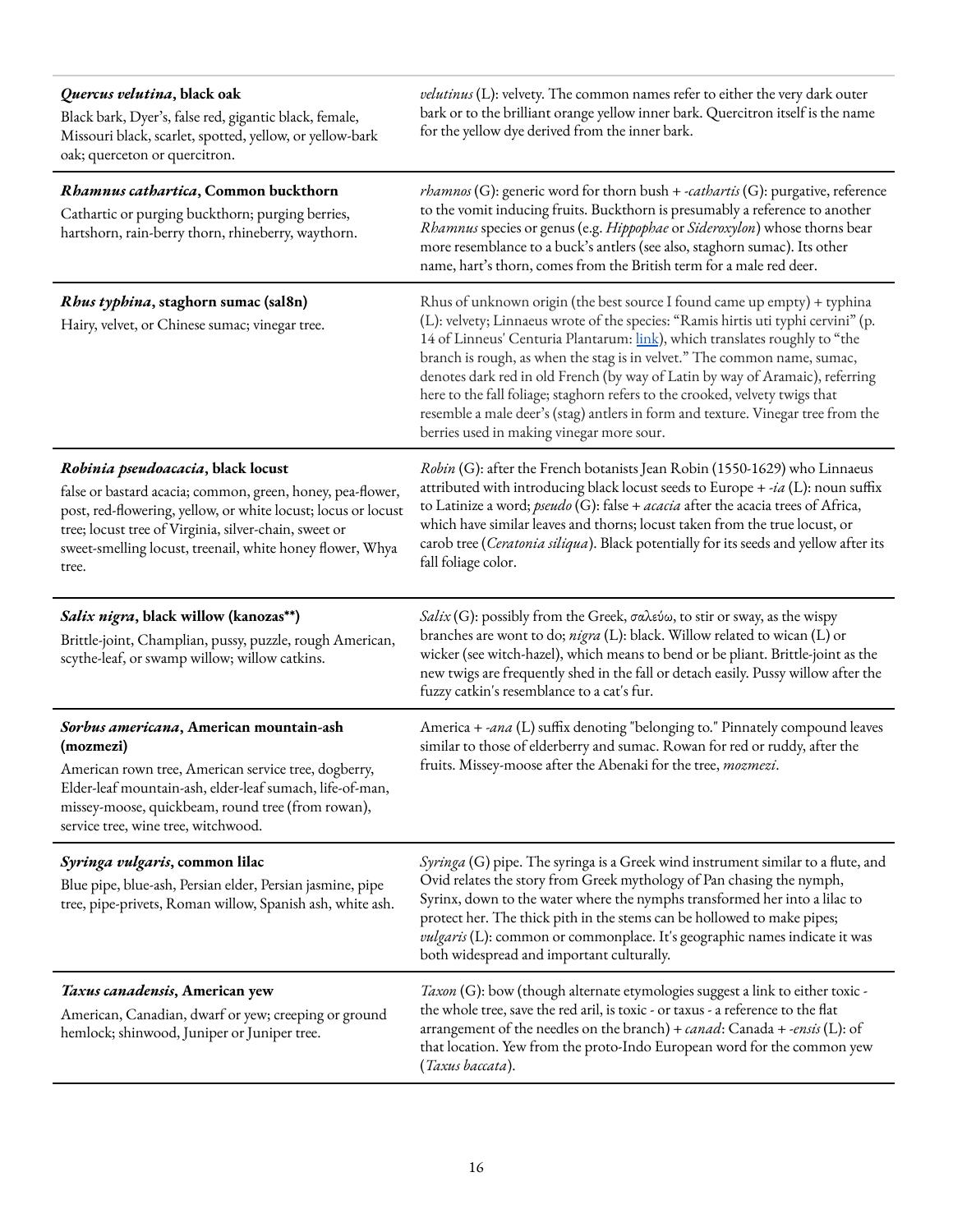| Thuja occidentalis, northern white-cedar<br>(m8l8dakw)<br>Common or eastern arborvitae; eastern, American, or<br>swamp cedar.          | Thuja (G): ancient Greek name for arar, a morphologically similar conifer<br>found in the western Mediterranean, which is also in cupressaceae +<br>-occidentalis (L): of the west. Its common names, arborvitae and white cedar<br>are used for other species (Thuja plicata). Arborvitae, latin for "tree of life,"<br>comes from its medicinal properties. Cedar from its similarity to the unrelated<br>Cedrus, an old world genus in the pine family (pinaceae).                                                                                                                                                                                                                                                                                                                                                                                            |
|----------------------------------------------------------------------------------------------------------------------------------------|------------------------------------------------------------------------------------------------------------------------------------------------------------------------------------------------------------------------------------------------------------------------------------------------------------------------------------------------------------------------------------------------------------------------------------------------------------------------------------------------------------------------------------------------------------------------------------------------------------------------------------------------------------------------------------------------------------------------------------------------------------------------------------------------------------------------------------------------------------------|
| Tilia americana, basswood (wigbimizi)<br>American linden, lime tree, spoonwood, whistlewood,<br>whitewood (Bois blanc) beetree (link). | Tilia: teil is French name for the tree, Tilia a latin form. In Greek, $\pi \tau \epsilon \lambda \epsilon \bar{\alpha}$<br>means "elm-tree" (link) + America + -ana (L) suffix denoting n. Bass is from<br>bast, which refers to fibers taken from the innerbark. Lime (entirely unrelated<br>to the citrus) derives from a Middle English alteration of lind, lind from<br>proto-Indo-European word for pliable, which also gave rise to liana (woody<br>climbing vines). Spoonwood for its use in carving; whistlewood is applied to a<br>number of trees whose bark easily slide off the wood and are used to make<br>whistles; whitewood, unsurprisingly, for its clean, white wood (Bois blanc, the<br>French colonist word for the tree, translates directly to whitewood); beetree for<br>the affinity of bees to the genus and its use in making honey. |
| Tsuga canadensis, eastern hemlock (sedi)<br>Canadian or common hemlock; ewe tree; hemlock pine,<br>pitch, or spruce.                   | Tsuga: Japanese name for the genus, possibly a cognate of taiga; canada + -ensis<br>(L): of that location. Hemlock is a derived term, a reference to the similar scent<br>of its crushed needles to the completely unrelated poison and water hemlocks,<br>Conium and Cicuta, respectively. It seems like at some point it switched from<br>an adjective (modifying pine, pitch, or spruce) to a noun. Ewe tree for its<br>similarity to the yew. Pine and spruce also reference its similarity to the other<br>conifers and indication of the genericness of those terms. Pitch reference to its<br>resinous wounds. Pix, a cognate of pitch, is the old genus for hemlocks.                                                                                                                                                                                    |
| Ulmus americana, American elm (anibi)<br>American rough-leaf, common, rock, small-leaf, swamp,<br>water, or white elm.                 | Ulmus (L): elm, which possibly means red or brown; America + -ana (L) suffix<br>denoting "belonging to." Rock after its rot-resistant wood, which was nearly as<br>hard as hickory. White after its light colored bark. Often grows in wet habitats,<br>hence swamp or water.                                                                                                                                                                                                                                                                                                                                                                                                                                                                                                                                                                                    |